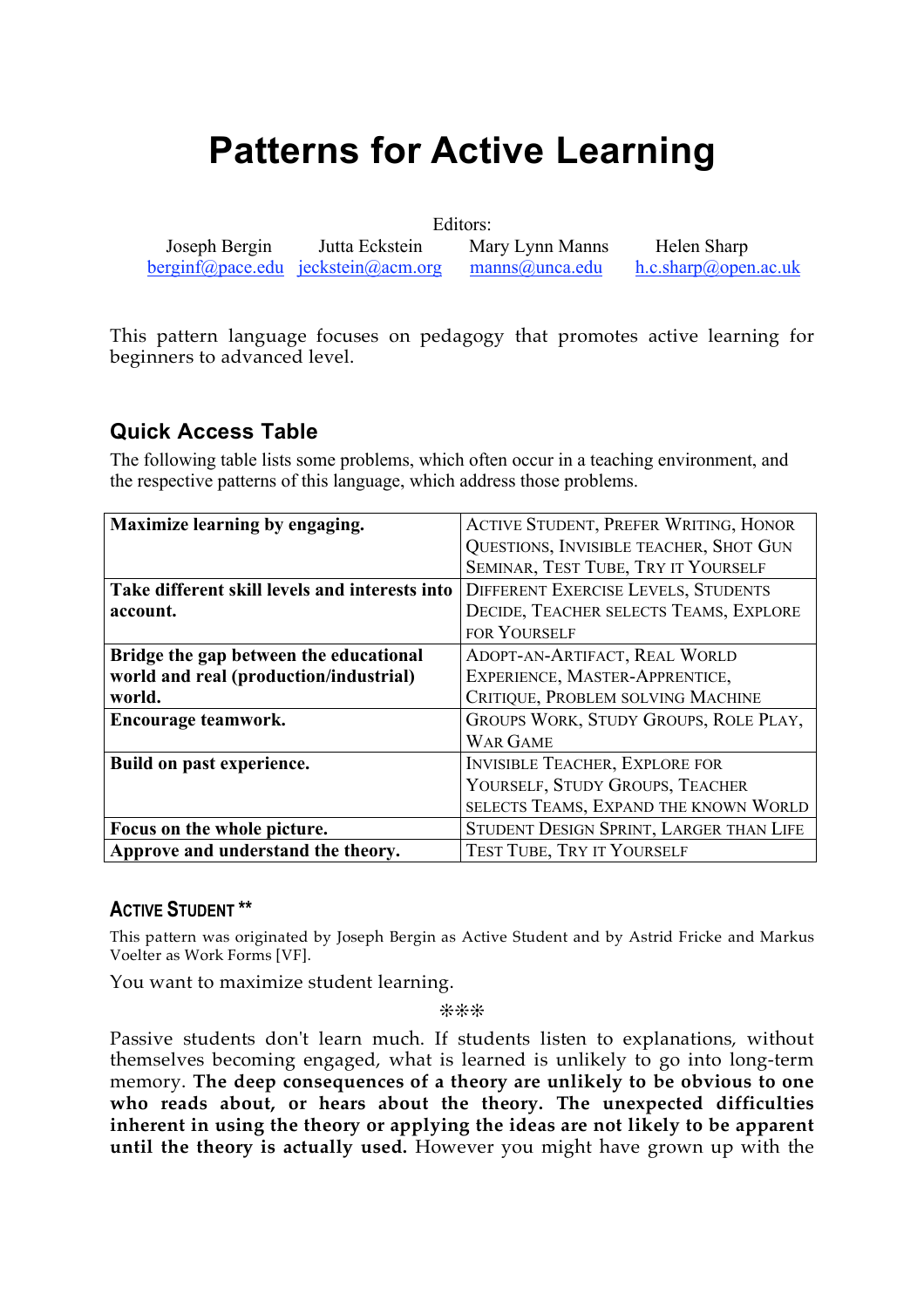passive style of teaching only and really don't know anything else. But, readings, lectures, and multi-media demonstrations, unless interactive, leave students passive.

#### ❊❊❊

**Therefore: keep the students active. They should be active in class, either with questions or with exercises. They should be active out of class.** Reading alone is often insufficiently active. Short readings should be followed by activities that reinforce what has been learned in the reading. The same is true of information given verbally or even visually through multi-media visualizations. If the students don't actively engage the material, they won't retain it. They need to write and they need to "do."

Choose (or write) textbooks and other materials that have a lot of activities at different levels of scale and difficulty. Consider using Different Approaches [BEMW] for taking different sensory modalities into account when engaging students. Students can write as well as read (PREFER WRITING), they can answer questions in writing or orally. Give them opportunities to work together, using GROUPS WORK, or STUDY GROUPS both in class and out of class. Make them answer their own questions, as in TEST TUBE [BEMW]. Allow them to learn a concept by exploring or trying it for themselves (EXPLORE FOR YOURSELF [BEMW], TRY IT YOURSELF, or EXPLAIN IT YOURSELF. Both in: [EBS]). You should ideally try to alternate between the different teaching and learning styles.

The most important aspect of course planning is in knowing what the students will be doing throughout the course. Remember that your job is not to give the students information. It isn't really even showing them ways to find information. Your real job is to turn them into builders of new information structures so they will be able to solve the problems of their days. This is an inherently active process.

#### ❊❊❊

While taking this pattern into account is most often more efficient and fun for the students, it means much more effort for you in terms of preparation and attention during the session than a traditional lecture style session.

Lecture-style teaching should only be used, if you intend to pass a lot of information in a short time frame. The emphasis is on *passing* information and not on *understanding* information.

#### ❊❊❊

Joe Bergin often phrased the underlying idea of this pattern as: "It doesn't matter what I do. It only matters what my students do."

A corollary to this idea is that of the Active Lecture, in which the students are active during "lecture" time. See STUDENT DESIGN SPRINT [EMWM], for example.

A special case of this is Christoph Steindl's SELF TEST Pattern [EBS]. A self-test is a pseudo exam that the students may take informally to prepare themselves for an upcoming exam. Make these available, but don't require them. Provide answers and feedback for those who ask for it.

*Law schools use moot court and Law Review and a number of other devices to keep the students active. Business schools use case studies requiring extensive write-ups for the same purpose.*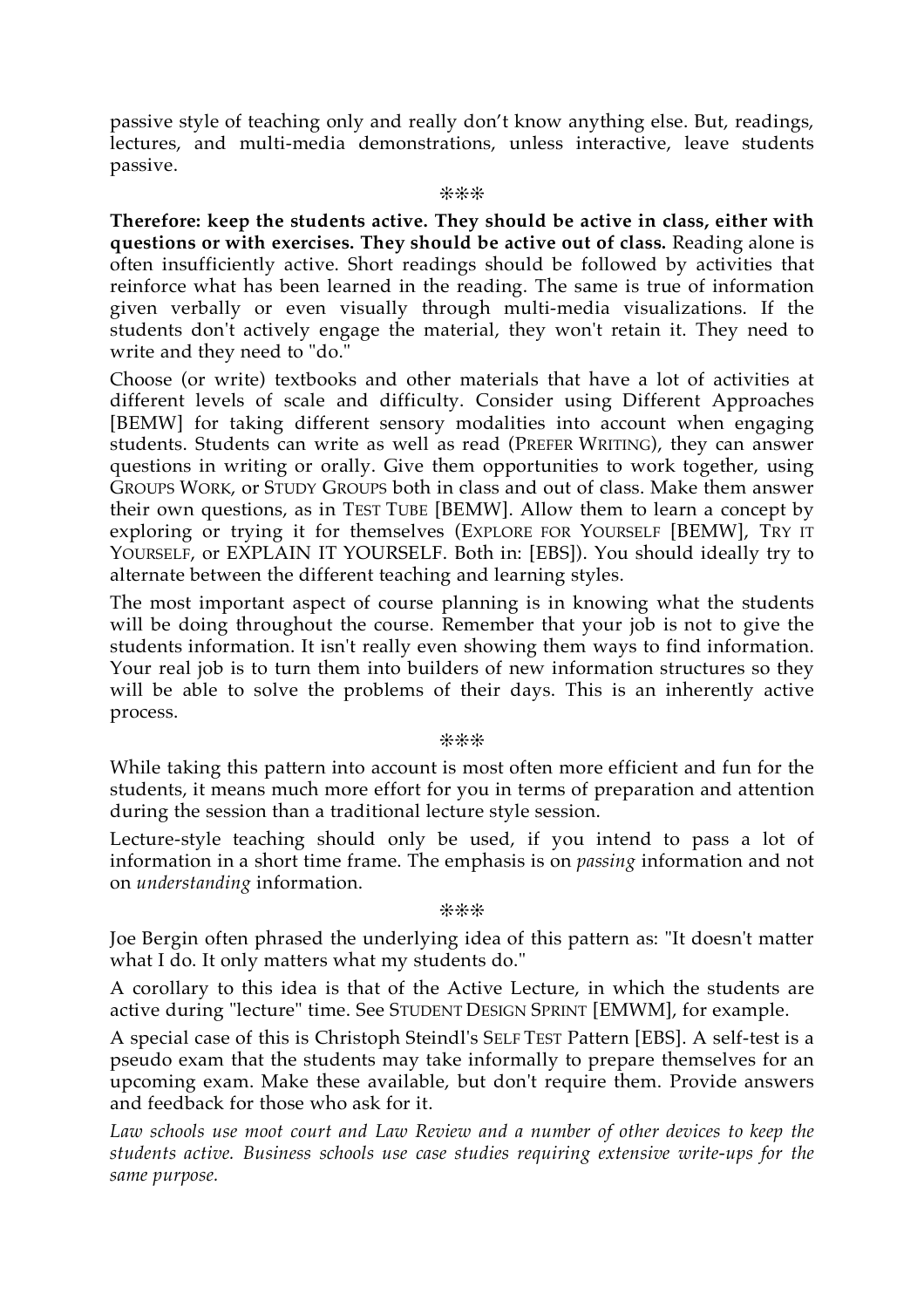*Medical students have a "path pot 1 " where they are given a set of organs from a deceased patient and must explain the reason for the patient's death.*

#### **DIFFERENT EXERCISE LEVELS \***

This pattern was originated by Markus Voelter and Astrid Fricke as part of the Seminars pattern language [VF].

You want students to practice a newly acquired skill through some exercises. Your students have different levels of ability and you want to challenge each of them.

❊❊❊

The most important aspect of exercises is to allow the participants to improve their newly acquired skills by working on a topic on their own. If everyone is given the same exercise, then some participants will find it overly simple, and do not learn anything, while others consider the exercise too difficult, are frustrated because they can't do it, and do not learn anything. **To improve his skills, the exercise must be located at the upper limit of the participant's current skill level, but this will be different for each participant.**

❊❊❊

#### **Therefore, provide exercises of different difficulty levels, Different Approaches [BEMW], different topics etc.**

Consider inviting your students to suggest exercises on their own -- let the STUDENTS DECIDE. You might allow each participant to choose among a variety of exercises so that he can solve those that he thinks will be most beneficial. Doing this means that everyone has the opportunity to be successful and motivation is kept high. Alternatively you might give some guidance about which exercises would be most suitable. For example, you could mark each exercise with a "skill level" and use these as a further guidance for STUDY GROUPS.

❊❊❊

Although we generally expect participants to be willing to learn, it has to be mentioned that this pattern works best if the participants really want to improve their skill and not just try to survive the course with as little effort as possible. In order to make both learning strategies possible, and if you have to grade the students' effort, you should consider Key Ideas Dominate Grading [EBS].

A problem with this pattern arises if people overrate themselves and try exercises that are too difficult for them. Especially in a group, a participant may be tempted to try a more difficult exercise because his neighbor or friend has also tried a more difficult one. A participant will sometimes have to admit that he must take a step back. On the other hand, the opposite can happen, meaning that some participants will choose to take the easy way out. In both cases you should be especially diplomatic when suggesting the more appropriate exercise for the participant. You may want to combine different levels of ability in groups also.

*Joe Bergin used this effectively in a Database course at Dartmouth College. Two exercises were proposed, one quite easy and the other difficult. Some students had previously had no experience with the material of the easier one, and it was suggested that for these students*

 <sup>1</sup> A path pot is a pot or bucket that contains the organs of a person who died while under the care of a physician on the faculty at the medical school.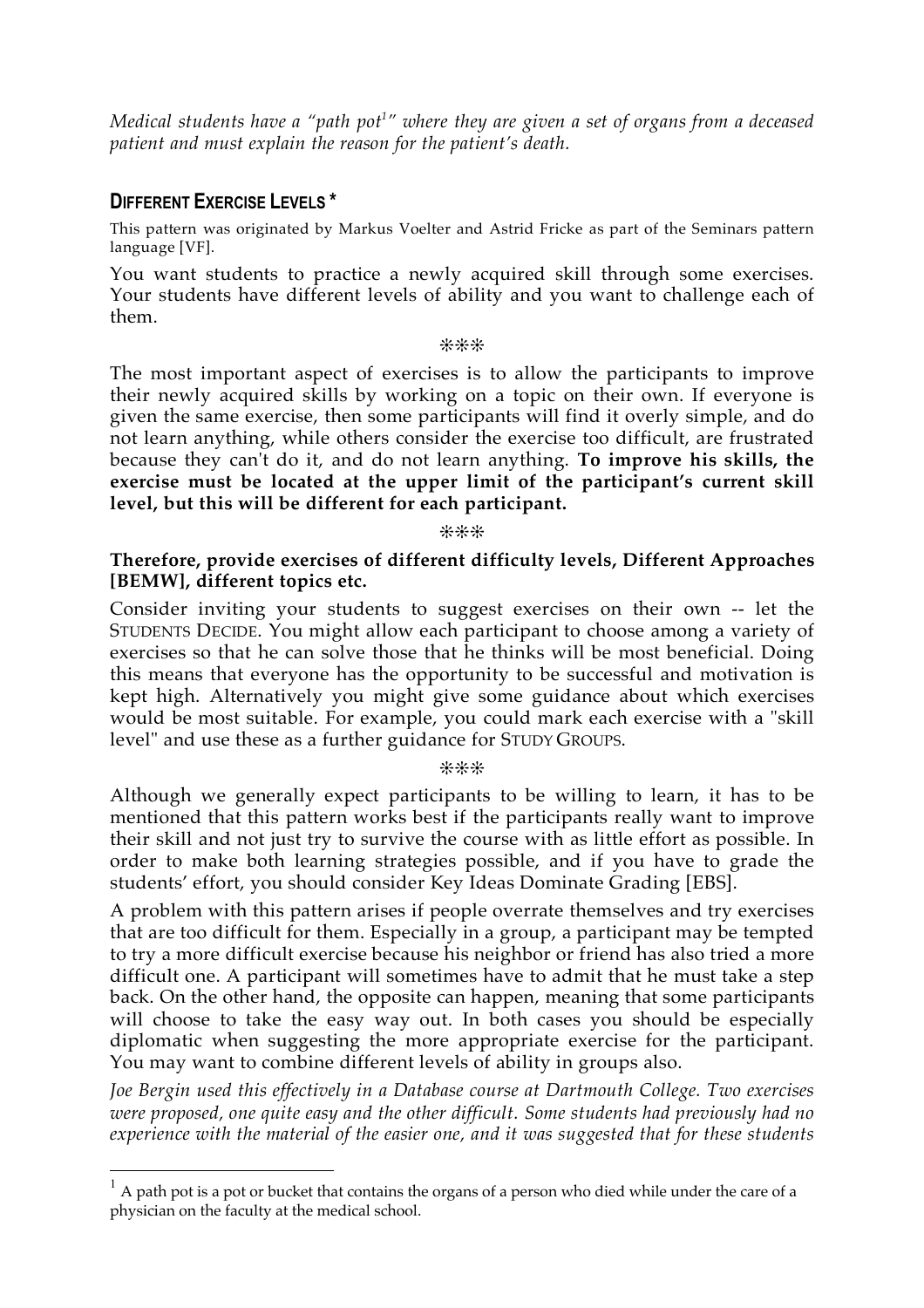*it would be a good choice. For the others it was mentioned they would learn little by doing the easy one. Quite a large number chose the challenging exercise.*

#### **STUDENTS DECIDE \***

This pattern was originated by Astrid Fricke and Markus Voelter [VF].

Your course provides some flexibility regarding its structure beyond the interests of higher authorities. You want to consider the students' interests and needs in your course and want to learn something about the students' expectations in the course. You actually want to engage them in planning the progress of the course.

#### ❊❊❊

You want to take the participants specific interests into account, but you are not completely sure about how to do this regarding the contents, the schedule, or the methodology. **Sometimes it is impossible, to make decisions concerning course material and approach in advance, because the exact skills or interests of the participants are not known.** If the students are more engaged in the process they may be more engaged in the material as well.

❊❊❊

**Therefore, involve the participants in the planning of the course, or suggest some alternatives at the beginning of the course. Give them a voice in choosing among the alternatives.** This allows the participants to shape the course. Involving the participants in these important decisions makes the course more relevant to them.

For example, you could ask them about the scheduling of the breaks, the most interesting examples or exercises, which they can select from a set of possible alternatives, or which topics they would like to see covered in more detail. You may want to let them decide the form of the exam or even part of its content.

Don't spend too much time on the discussion among the participants and reaching a consensus. You have to be very sensitive if there are disagreements among the participants. You should decide on the final strategy without giving the students the feeling of being outvoted. If there is disagreement, you can make GROUPS WORK to avoid the dilemma and have different groups pursue different topics and report back. See ACTIVE SUMMARY [MS] and STUDENT ONLINE PORTFOLIOS. If an individual takes a strong position in favor of some alternative you can ask her to lead the group that investigates this topic.

#### ❊❊❊

One technique that doesn't take up much time is to pass out small cards (3 by 5 inches in the U.S.) and each student (or group of three) can write down the question they most want answered that day. You can use these to guide the lecture. See also HONOR QUESTIONS. If you use this frequently, you don't need any time as the students can come already prepared with their cards.

In order to be more flexible with the content of the course, you should develop it in terms of modules. Those modules should be shaped around basic and more advanced topics. This will allow you to assemble the course on the fly.

The downside in asking for student guidance is that you will be given a range of possibilities but can usually select only some of them. This may make some participants disappointed and give them the feeling that important things have been omitted. However, if your student-driven part of the course is designed in a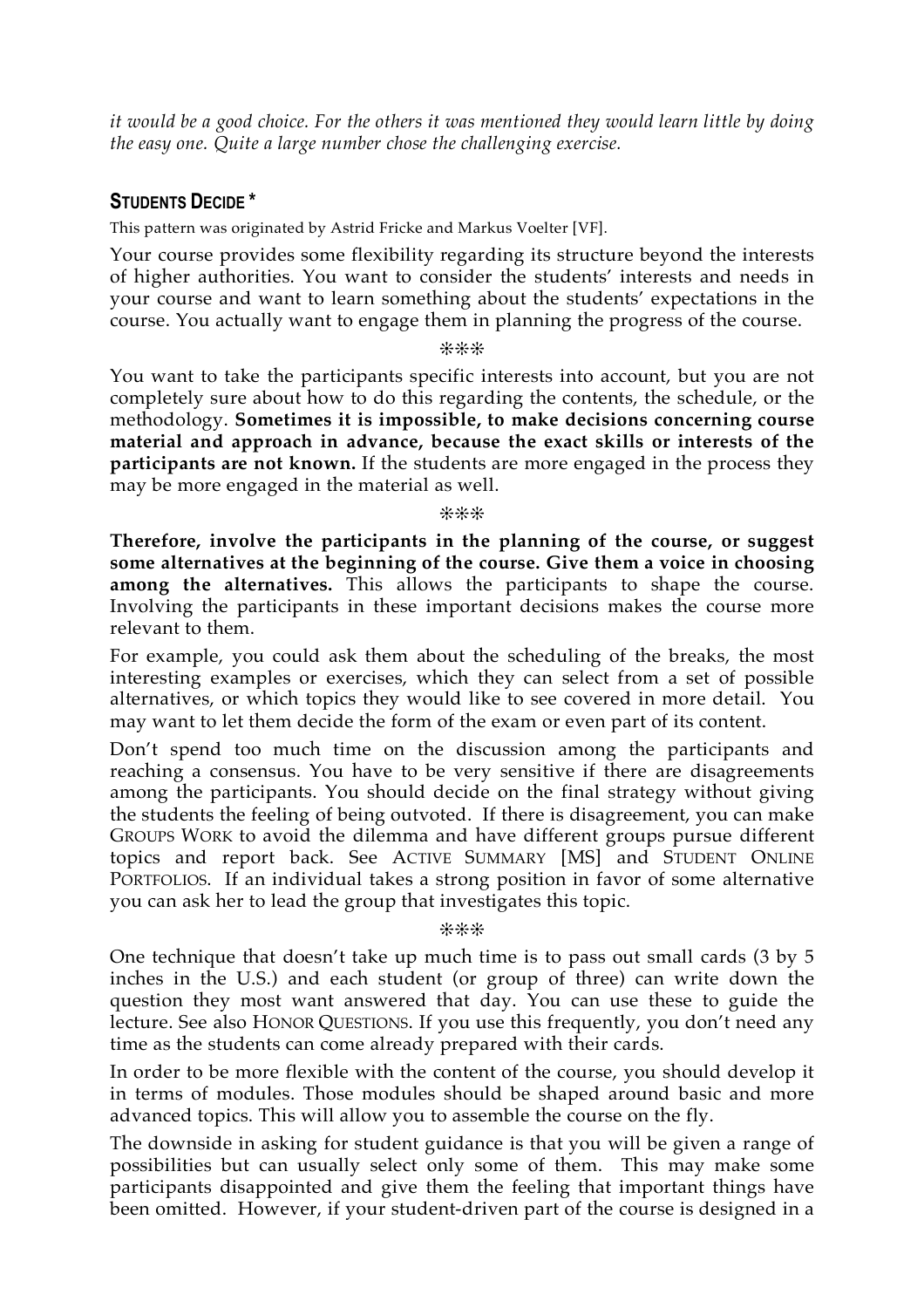way that your required material won't miss the essentials, then the students will get what they need. Keep the student-driven material at the margins rather than at the main line of inquiry.

#### **HONOR QUESTIONS \*\***

This pattern was originated by Astrid Fricke and Markus Voelter [VF].

Your course provides some flexibility regarding time. You want to consider the students' interests and problems with specific topics in your course. You want to assure that confused students don't stay confused.

❊❊❊

**Some students are afraid of asking questions in front of the whole group, because the question might make their problem with the topic obvious, which might in turn be interpreted as weakness. However questions show that the participant is interested in a topic or that he needs a different explanation in order to fully understand the topic.**

#### ❊❊❊

#### **Therefore, motivate the participants to ask questions, by ensuring that there are no stupid questions. Show them how to ask questions.**

Make sure everybody understands that neither the teacher nor the students can know everything, because Nobody is Perfect [VF]. Instead each participant is full of valuable questions and answers. Always honor questions more than bright answers and take every question seriously.

A good way to motivate the participants to ask questions is to admit your own missing skills. However, although Nobody is Perfect [VF], it wouldn't be a good idea to admit severe deficiencies in the core of the course's subject. A less dangerous possibility is to reuse questions from earlier courses and ask them yourself to get the ball rolling. Or, Linda Rising's perhaps more threatening strategy is to suggest that if there are no questions, it must be time for a quiz.

The INVISIBLE TEACHER will further emphasize HONOR QUESTIONS, because it's most often easier for students to discuss issues with their peers than with the instructor.

❊❊❊

You have to take into account, that posing questions might be extremely difficult for introverted people. You might consider posing questions anonymously in written form. See the 3 by 5 card idea in STUDENTS DECIDE. You might also want to take a look at Introvert – Extrovert [JB2].

There are cultural issues here as well. In Pacific Asia, students don't like to ask questions because it implies a double loss of face. The student loses face in not understanding the instructor properly. The student causes the instructor to lose face because a question implies that the instructor has failed to anticipate the question. Amir Raveh's solution for this is to start the class with an announcement that he comes from a society (Israel) in which an instructor is judged primarily by the quality of the questions asked by his students. A good instructor is asked questions that he will find especially difficult to answer. This dramatically changes the equation. He notes, however, that the change in behavior is not automatic. Therefore, he looks for the first situation in which he sees two students talking quietly in class or the first puzzled face. He stops the lecture and works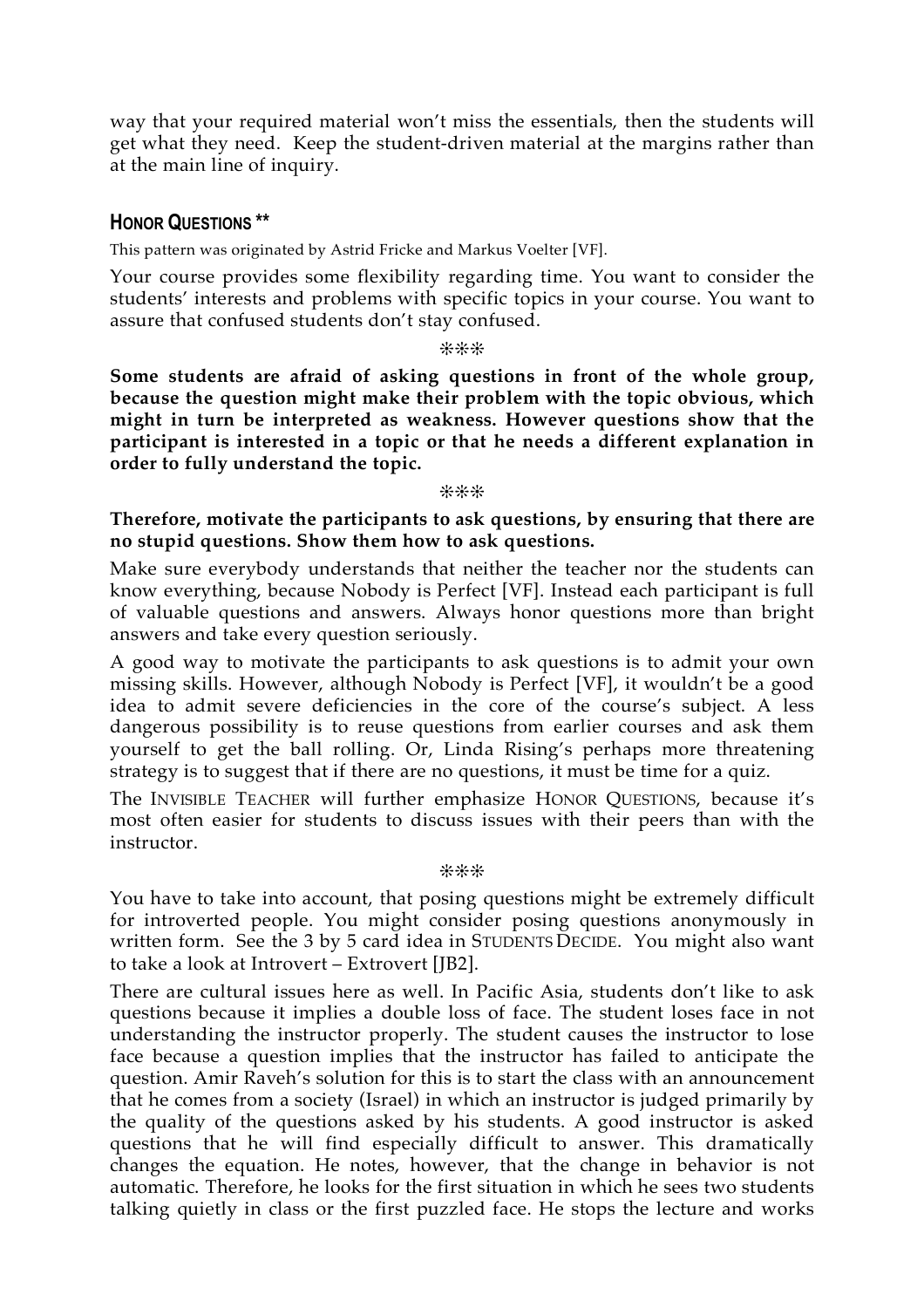hard with these students to bring out the question, noting that others probably have the same question. This last point is essential. You must do more than HONOR QUESTIONS. You must act to make it easy and natural to ask them.

*Craig Larman uses buzz groups to elicit questions. He gets the students into small groups and gives them a very short time, e.g. 5 minutes, to devise questions about the material that was covered. A spokesperson asks the questions for the group. According to his experience, this works well even when the culture discourages questions.*

*Linda Rising and Joe Bergin often give prizes for questions. See also Gold Star [EBS]. Joe notes that he gives most Gold Stars for questions, especially deep questions.*

*As an extreme case of this, Joe Bergin was once told of a law professor who appeared for class the first day of the term, gave a reading assignment, and asked if there were any questions. As there were none, he left the room immediately. He returned the next day and exactly the same thing happened – no questions and therefore no lecture. This went on exactly as above for about three weeks before the students discovered that they had to ask questions or get no help from the instructor. This was especially valuable to the law course, as a lawyer who doesn't ask questions learns nothing from her client. However, notice how this forces the student to become engaged with the material.*

# **TEST TUBE \*** [BEMW]*DE*

When students encounter holes in their knowledge, we would like for them to seek out an answer. Unfortunately, students often resort immediately to the "easy fix" of asking an authority for the answer. We want students to ask questions, but sometimes they have available to them more effective ways to gain knowledge that they never consider. In many courses experimentation is the one viable method.

Therefore, give the students exercises in which they are asked find the answer to simple questions of the form "What happens if …?" using experimentation. In a programming course, the machine itself can answer many such questions, for example. Make these exercises frequent enough that students develop the habit of probing the machine for what it does, rather than asking a question or seeking out documentation.

# **TRY IT YOURSELF \*\*** [EBS] *DE*

You often have a difficult time knowing the degree of task competency during the presentation of a topic. Additionally students usually believe they understood the topic, but this is often only true in theory. As soon as they have to accomplish a task that is based on this new topic they realize their lack of understanding**.**

Therefore, take a break in the presentation and ask the students to perform an exercise that requires them to understand the new topic. Since the exercise is inline it will provide immediate feedback to the student as well as let you see the state of understanding of your class.

# **PREFER WRITING \***

This pattern was originated by Joseph Bergin.

You are trying to implement ACTIVE STUDENT and are designing student activities. You want your students to be Gaining Different Perspectives [BEMW].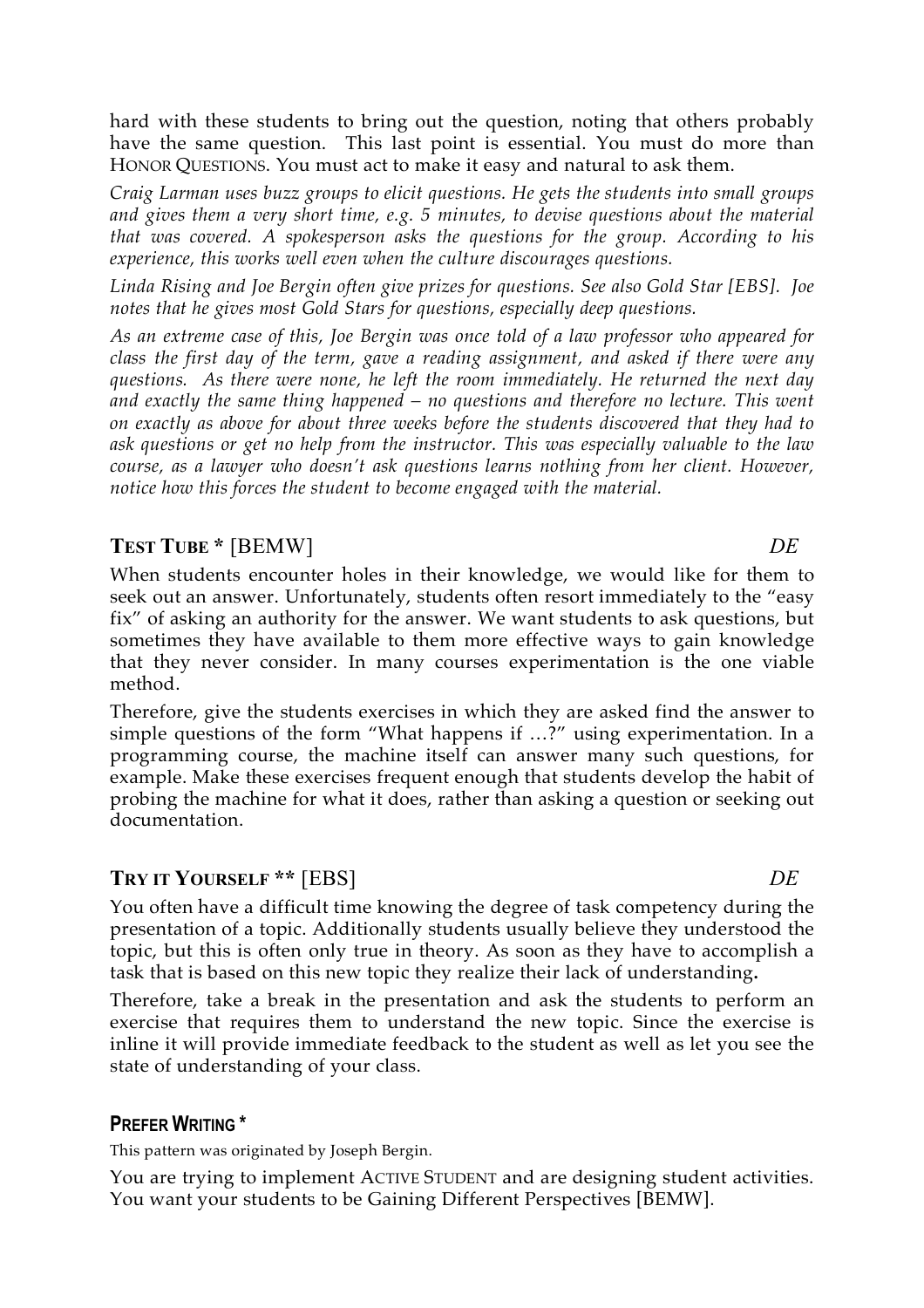❊❊❊

Reading is more passive than writing. Professionals in computer science create things. They write. They write programs and more than programs. Students, on the other hand, seldom like to write, though they may like to program. **Students need to practice writing, both because it is a useful skill and because it forces them to be engaged with the ideas.**

❊❊❊

**Therefore choose writing exercises over reading exercises.** Make your students write (and rewrite) programs, specifications, documentation, proofs, explanations, etc.

It is best if the students publish what they write: for example in a Student Online Portfolio [EBS]. Work published online invites comments and comments invite rewrites.

Use writing to engage students with their readings. Ask for summaries of important material. Remember that GROUPS WORK for this as well. Published summaries of important topics encourage students to help each other learn.

❊❊❊

You should furthermore encourage your students to rewrite their programs. Good advice is to ask students to rewrite any program that they write at least once before they show it to anyone, including the instructor. See, for example, the Elementary Coding Patterns [JB1].

PREFER WRITING is only one way of using Different Approaches. If you want to take the different sensory modalities of your students more into account, you should also consider using e.g. Physical Analogy, Role Play or Reflection, all in [BEMW].

### **GROUPS WORK \*\***

This pattern was originated by Joseph Bergin.

You want to maximize student learning, ACTIVE STUDENTS, and encourage the students to be responsible for each other's learning.

❊❊❊

**You are only one resource for the students. Given the number and difficulty of student questions and concerns you are actually a rather small resource. Your students need frequent feedback on what they do and how they do it.**

❊❊❊

**Therefore emphasize group work in your courses. Use both large and small groups. Use both long-lived (weeks) and short-lived (minutes) groups.**

Groups can come together for a few minutes in a class to consider a question posed by the teacher. They can work for an hour or two together in or outside the classroom or lab. They can work in teams for days and weeks on larger projects.

See STUDENT DESIGN SPRINT [EMWM] for different usages in which teams are volatile and increase in size over the course of an hour or so.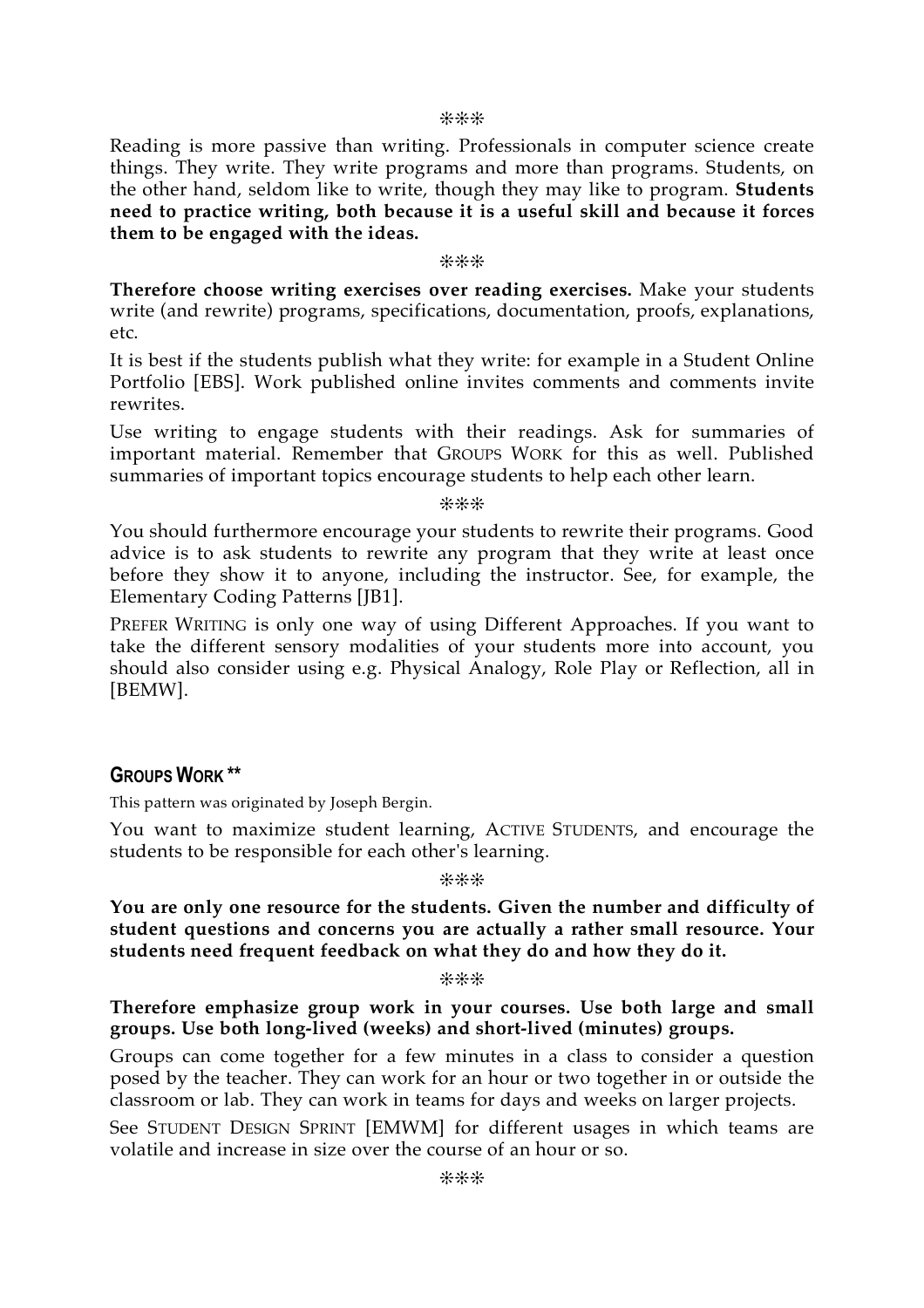By assigning smaller and more intimate groups, it is more likely that also shy people will have the courage to actively participate in discussions. See Introvert-Extrovert [JB2], for example. Working in teams changes the focus of the students and makes an INVISIBLE TEACHER possible.

However, there is an important contraindication to the use of this pattern. If many instructors use it for long-lived team projects, the students may find themselves on many teams simultaneously. This can be a heavy burden, due to the required team meetings implied by the use of this pattern. The wise instructor will coordinate with other instructors to avoid such conflicts. Electronic communications, such as list servers and wikis (interactive web sites) can help with this, of course.

*Ref: Louise Moses (Mount Union College), Sally Fincher (University of Kent at Canterbury), and James Caristi (Valpariso University). The name of this pattern is due to them. "Teams Work" was the title of a panel they presented at SIGCSE 2000.*

# **ROLE PLAY \*** [BEMW] *DE*

The complexity of some concepts makes them hard to understand with only abstract explanations. Furthermore, difficulties in understanding complex concepts may frustrate the students. You not only would like to provide a positive learning environment, so even learning complex topics might be fun, but you also want to take into account that different people learn things best using different sensory modalities.

Therefore, invite your students to behave as a part of the concept involved in a role-play. Every student plays one part of the concept to get a deeper knowledge for its underlying structure. Students see how the different parts of the concepts are all working together to solve a bigger problem.

# **WAR GAME \***

This pattern was originated by Alan O'Callaghan [AOC] as the Simulation Game Workshop pattern.

You wish to introduce learners to realistic development scenarios.

#### ❊❊❊

**There is no substitute for learning-by-doing. But the traditional classroom or laboratory-based environment is an alien environment for "realistic" problemsolving; especially where issues of scale and/or distribution are involved or when social contexts (such as office politics) are important.**

"Programming-in-the-large" is a characteristic of modern software development projects. Most software development involves a number of developers in different roles who are dislocated either in time, or place or both. Frequently the development is in the context of existing legacy systems, rather than greenfield projects. Preparation for such scenarios is difficult in the classroom or training room.

Instruction-based learning is useful for disseminating large amounts of information quickly, but can be a barrier to any visualization of the use of techniques in a realistic context. Contact time between the instructor and learners is at a premium and this represents an absolute barrier to developing realistic problem scenarios in real time.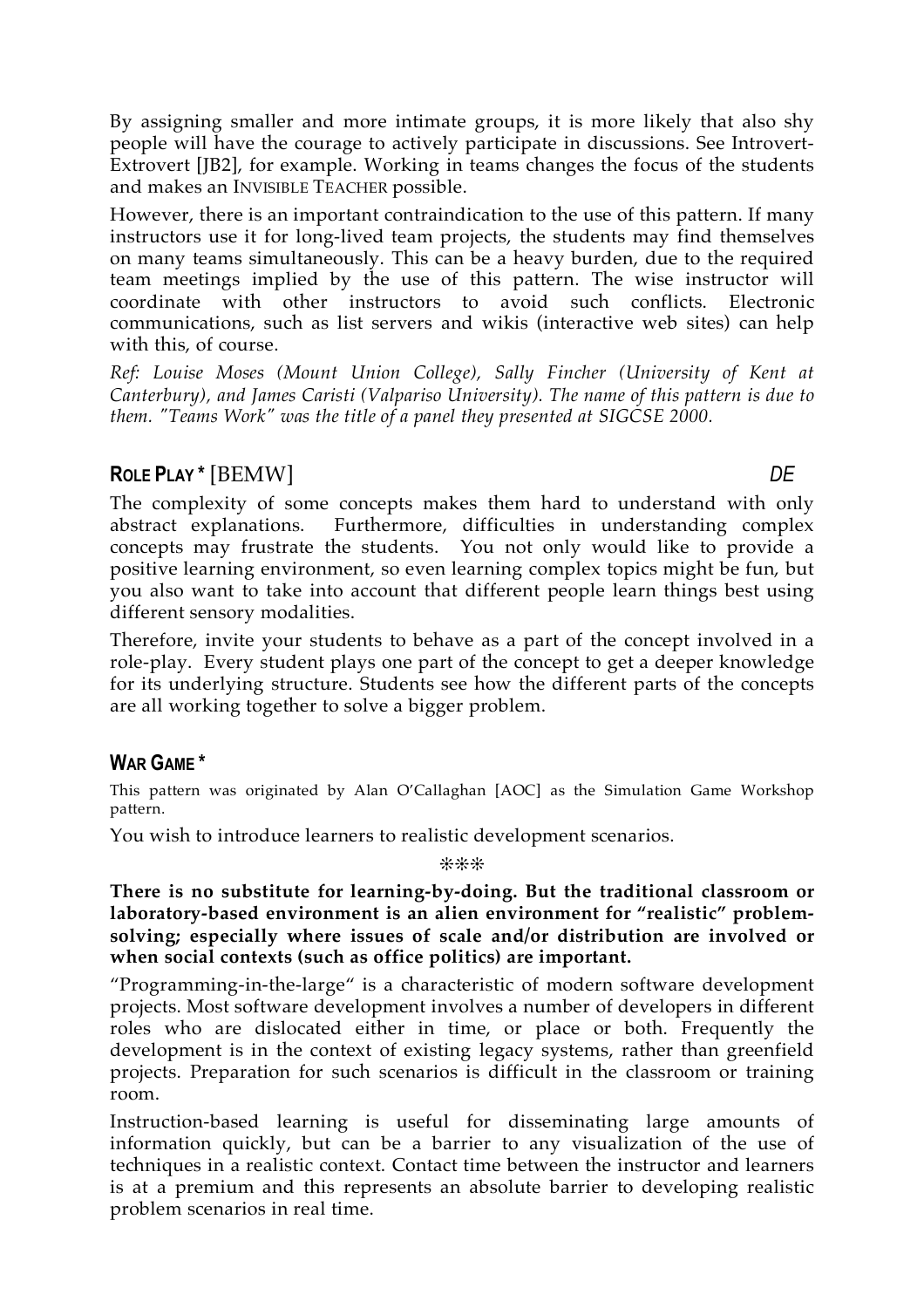**Therefore, create time-compressed simulation games designed to highlight the issues of concern. Assign different roles to learners in the group. Simulate the passage of time and the arbitrary nature of uncontrolled contexts by revealing significant "events" at specific intervals much in the way Chance cards are revealed in a game of Monopoly. Give learners either individual or group goals to achieve in the game – in competition with each other if appropriate. Include a debriefing session at the end to draw out more explicitly the lessons learned.**

The approach requires careful preparation of the games, its rules, the roles played and the goals to be achieved. It is usually important that the learners are fully briefed on these before the game starts so as not to disrupt its flow. This implies that the rules etc are reasonably simple to understand and remember.

❊❊❊

The pattern utilizes the 'suspension of belief ', which is a prerequisite for virtual worlds to transcend the normal limits of the classroom experience. It allows the learners to engage more directly with the problem, as if it were a real one, than is otherwise possible within a classroom, training room or laboratory.

*The War Games pattern is strongly in evidence in interactive workshops and tutorials at conferences such as OOPSLA, OT (now SPA) and ROOTS. One example is the Lego Mindstorms XP Challenge, which has been run at upwards of fifteen different events internationally. It is also favored by companies, which specialize in Management Training, though is less in evidence for technical training. Addison Wesley publishes a card game, Mr. Bunny's Internet Startup Game that simulates the essence of building a startup company. Alan O'Callaghan uses it in his undergraduate teaching at De Montfort University to highlight the relationship between software architecture and the development organization.*

#### **INVISIBLE TEACHER \*\***

This pattern was originated by Astrid Fricke and Markus Voelter [VF] as Invisible Teacher and by Jutta Eckstein as Ask your Neighbor [JE].

The focus of the course is on learning and understanding not on passing as much information on as possible. You have decided to emphasize ACTIVE STUDENT.

❊❊❊

**Usually, the teacher is the central point of a training environment. Often the students only trust the teacher and (maybe) themselves, therefore, when students struggle, the obvious step is to ask the teacher for help. However, in the work environment the teacher will not be around.**

❊❊❊

#### **Therefore, make the participants the focal point of the course. If a problem occurs direct them to their peers, to ask their peers for help.**

This re-direction could result in plainly asking their neighbors, or in a tour through other teams. The students have to figure out what the other teams are doing and discuss their problems with them, or ask the other team how they dealt with this particular problem. This way the experiences of all the participants are used as a rich resource for learning.

You can establish this variant of peer mentoring also on a regular or/and official basis, where you invite everybody to look at the work of her peers. If the students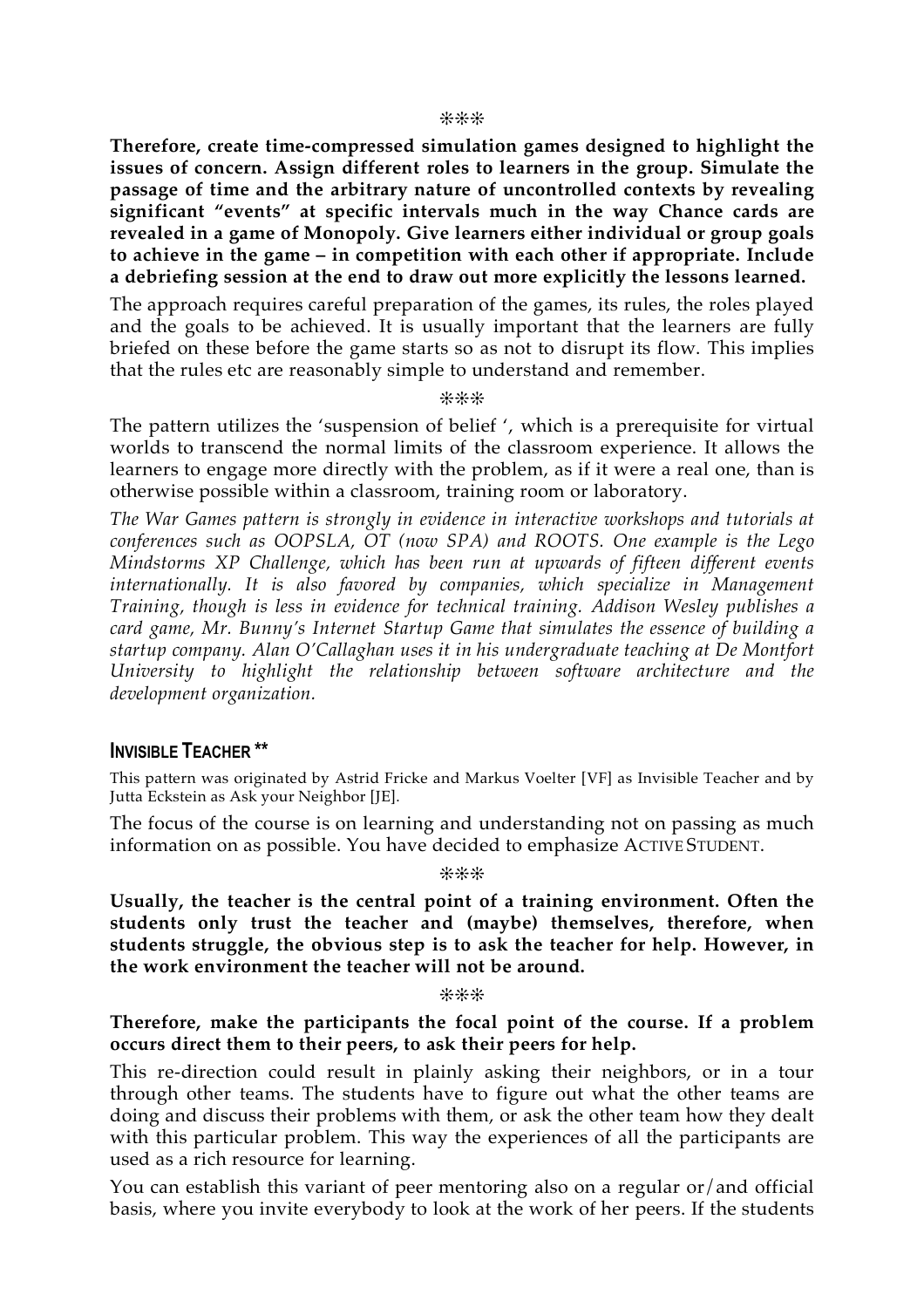do GROUPS WORK, make sure that at least one member - the presenter - of the team stays at the team's location. All the other members of each team - the agents wander around and ask the other presenters to explain their team's solution. The agents are allowed to ask any question; they can even bring up their problems, as perhaps the other team has also had a discussion about this problem.

If you use a wiki or a list server to provide communication within the class you can encourage every student to provide answers to all questions and problems posed by other students. Students will be able to get their questions answered at any time, even when the instructor is unavailable. You must monitor the discussions, of course, to see that they don't go astray.

Use the people who are grasping the topics faster as coaches for the ones who need more time and have more difficulties.

INVISIBLE TEACHER may lead to a big group discussion. Be careful that not all the time is spent discussing all the different opinions and possibilities.

❊❊❊

It is much harder to implement this pattern in countries where the culture does not allow people to admit that they need help or where the students are regarded as impolite if they admit that they do not know the answer.

Mary Lynn Manns and Linda Rising developed Ask for Help in their pattern language about *Introducing New Ideas into Organizations* [MR], which suggests looking for people and resources to help your efforts, because the task of introducing a new idea into an organization is a big job.

A variant of INVISIBLE TEACHER is Peer Feedback [EBS].

*Peer mentoring as described above is a technique used regularly at the DesignFest TM at OOPSLA (www.oopsla.org). Different teams work on different and/or similar design problems. This is also a part of a facilitation technique know as the World Café (www.theworldcafe.com).*

*This pattern is one of the core practices of Extreme Programming, where the developers always implement in pairs.*

### **SHOT GUN SEMINAR \***

This pattern was originated by Alan O'Callaghan.

You wish to have a group of learners discuss the results of literature research of diverse topics.

❊❊❊

**A typical technique to broaden a group of learners understanding of a field or topic is to have them research the topic and select one learner to report back to the group as a whole via a presentation. Often this results in a good presentation, but poor discussion, as only the presenter is fully motivated to do the research.**

If anything, the problem is exacerbated when the entire group is required to do presentations on a rotational basis. The result is that each individual learner becomes an 'expert' in a niche of the topic area (the one which they presented), and the aim of broadening the understanding of the entire group is defeated.

Understanding is improved when different views on an area are brought into collision, the contradictions between them sharply exposed, and synthesis gained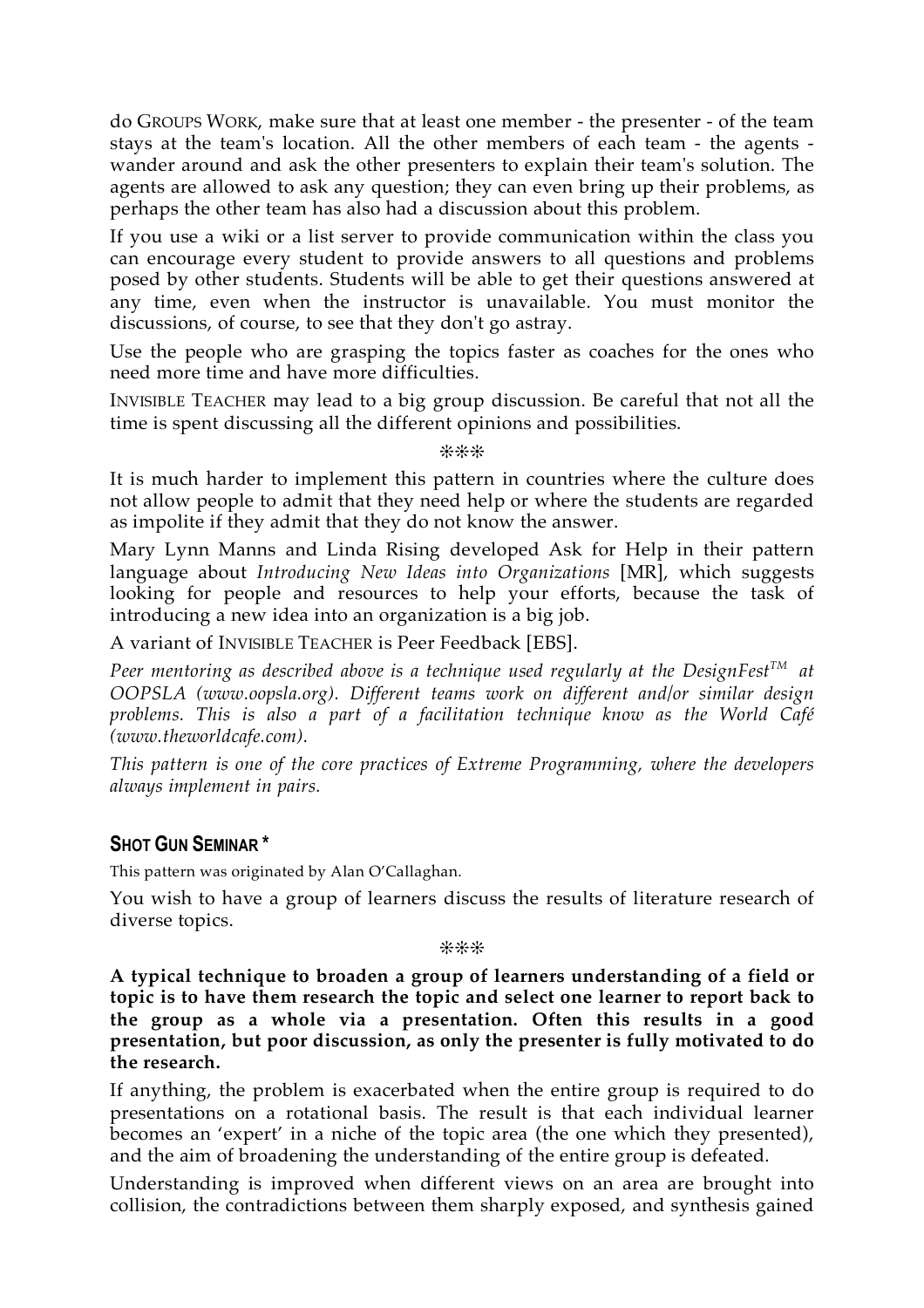by attempting to resolve the tensions between these views. This requires more than one learner researching and, somehow, presenting their ideas.

❊❊❊

#### **Therefore, identify a topic for research and encourage everyone in the group to research the topic. Choose the presenter by random ballot at the beginning of the scheduled presentation time. Restrict the timing for the initial delivery.**

Care needs to be taken to avoid negative consequences (e.g., learners deciding not to attend at all in order to avoid presenting). In some contexts the required research can be made the 'price of admission' to the seminar and attendance made explicitly compulsory (by registering attendees etc.) or implicitly compulsory (by including the topic in tests etc.). While it is clearly advantageous that the presenter's role be spread around, care needs to be taken that mechanisms designed to avoid the same learner continually being thrown up by the random process do not lead to idleness by those learners who present first.

❊❊❊

Shotgun Seminar recognizes that learners are typically motivated by the fact that they are presenting rather than by the intrinsic nature of the research topic. By selecting the presenter at the start of the seminar itself, every attendee is equally motivated to do the research, and is equipped to enter the discussion opened by the presenter. The overall benefit of a successful application of the pattern, especially on a regular basis, in a regular time slot, is strongly beneficial to the development of a research culture.

*This pattern has been used at Xerox Parc and Sun 's research centers as well as on postgraduate and undergraduate courses at De Montfort University in the UK and other centers of academic excellence.*

# **STUDENT DESIGN SPRINT \*** [EMWM] *DE*

Students need to solve problems in teams. They also need quick feedback and peer review of early attempts. They eventually need to solve complex problems, but may need help on simpler problems as well. If we don't teach them problem solving they will develop their own ad-hoc techniques that may reinforce bad habits.

Therefore, use some variation of the following highly structured classroom activity. Divide the students into groups of two or three. Give them a problem and have them develop a solution in 15-20 minutes in their groups. There should be a written outline of the solution produced by each team. The instructor can look over shoulders and comment, but few hints should be given. Questions should be answered freely. Then spend a few minutes to publicly, but anonymously, review the solutions. Comment as needed, perhaps mentioning good points, flaws, and possible extensions. Then combine each pair of teams into a larger team, modify the problem slightly and have the new teams solve the new problem, based on the pair of solutions they now have to the original problem. Repeat as often as time permits. If done carefully quite complex problems can be explored in a short time. This has been used to teach object-oriented design effectively, hence the name.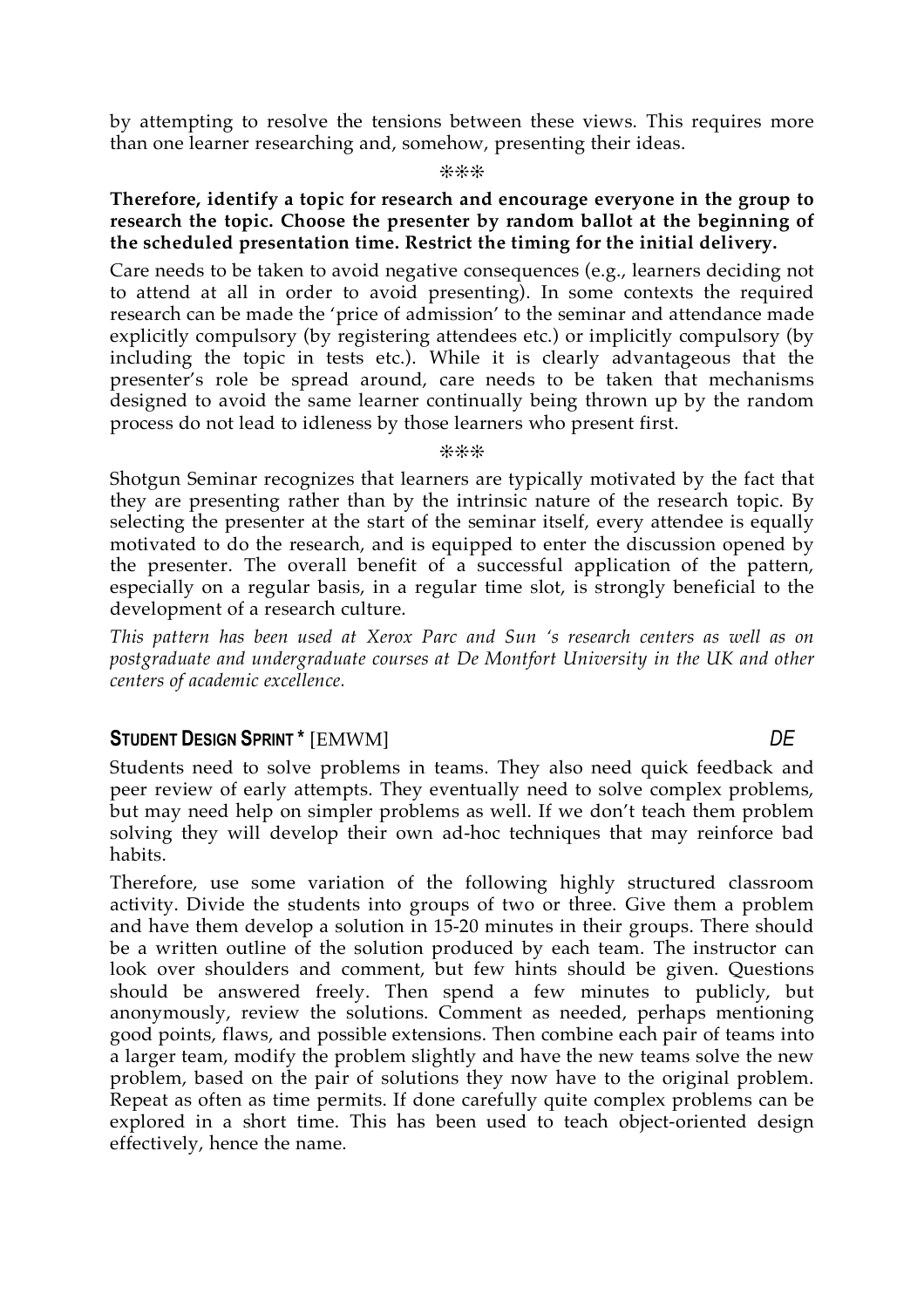#### **EXPLORE FOR YOURSELF \*** [BEMW] *DE*

A person's success is based mainly on her ability to learn new concepts efficiently and to act as a team player by sharing knowledge and insights. You want to give your students the ability to learn in the future and to communicate their wisdom, but students are often afraid of taking responsibility for their own learning.

Therefore, assign topics to the students that they have to learn on their own and ask them to present the topic afterwards. It is helpful to provide hints for resources related to the topic. An ACTIVE SUMMARY [MS] is useful for presentation of results if they are extensive.

#### **STUDY GROUPS \***

This pattern was originated by Joseph Bergin.

Your students have different study skills. You want to maximize student learning, emphasize ACTIVE STUDENTS, and encourage the students to be responsible for each other's learning.

#### ❊❊❊

**Your best students may often be bored, because they have finished a task quickly while the poorest struggle constantly. A single person often gets stuck when a problem occurs, but a group of people always provides a great mix of experiences and ideas.** You want to foster teamwork and have each member of the team benefit from the experience. Discussions with the whole group tend to be teacher-centered, where the roles of the ones who are posing and answering the questions are fixed. But everybody in a group could provide both questions and answers.

#### ❊❊❊

**Therefore, form your students into study groups, perhaps through TEACHER SELECTS TEAMS, and guide them if necessary to find a strategy for accomplishing the task.** Make sure each study group member has tasks upon which the other members depend. The task can be outlining topics and doing outside research on a topic for presentation to the group. Team members can build web pages with links to relevant resources on a topic.

If you have to grade the work of the STUDY GROUPS you might find it helpful to use Fair Team Grading [EBS].

#### ❊❊❊

By assigning smaller and more intimate groups of people, shy people may have the courage to actively participate in discussions. Working in teams changes the focus of the students away from the instructor toward their peers, thus this strategy leads to an INVISIBLE TEACHER. This way the experiences of all the participants are used as a rich resource for learning.

In some fields and at some universities study groups are the norm and you may not have to do anything to have the students use them. Other places you will need to form them and guide them. Written instructions about how to proceed may help, as may in-class activities.

There is a complete Pattern Language for STUDY GROUPS developed by Joshua Kerievsky [JK]. Mary Lynn Manns and Linda Rising developed the Study Group pattern in their pattern language about *Introducing New Ideas into Organizations*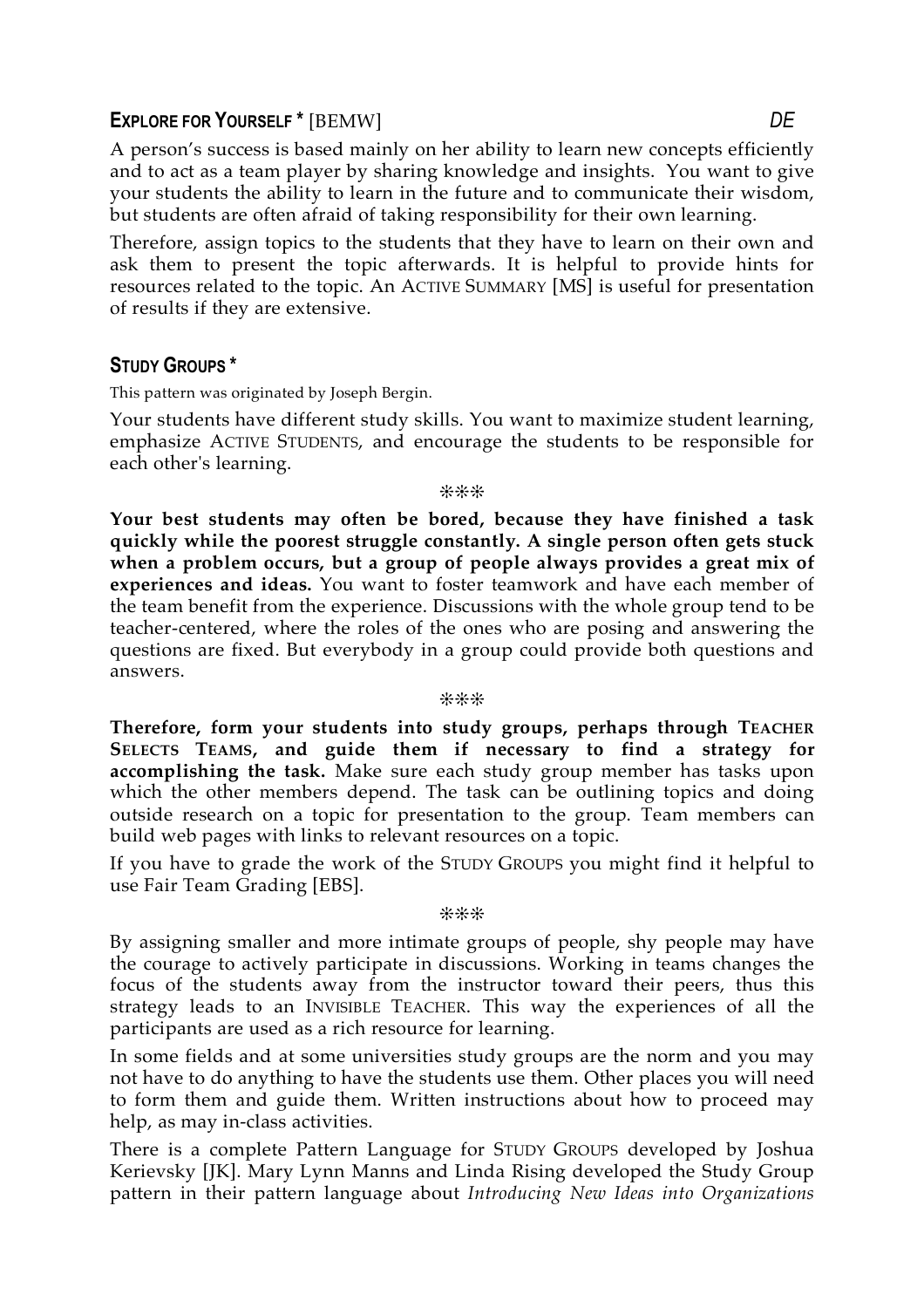[MR] for forming a small group of colleagues, who are interested in a specific topic to learn about it or for those already familiar with it, to continue learning.

*In Medicine, groups of students form "journal clubs" in which they each keep a journal of what they learn and share these with other members of the group. (Thanks to Ron Frank of Pace University for this reference).*

*Many law schools use this technique extensively.*

### **TEACHER SELECTS TEAMS \***

This pattern was originated by Jeanine Meyer as *Assigning and Grading (short) Team Projects* [JM].

You want to set a short team project, for example one that lasts between one class session and three weeks. You want the teams to reflect the diversity of its members.

❊❊❊

When left to choose teams themselves, students will tend to stick always with the same people. These are people, who are either the ones they like and know, or the ones, who are similar to them, in terms of gender, age, ethnic background, skill level etc. **But sticking with the same people slows down the learning, because there won't be a lot of controversial discussion going on. Neither does this environment allow new ideas to surface.** It is more advantageous and more realistic to have a mixture of people in one team. People with different backgrounds naturally bring more diverse ideas into any discussion.

❊❊❊

#### **Therefore, you choose the teams. This facilitates swapping of ideas among the peers and actively learning from others' experiences.**

For class work sessions the group assignments must be done on the spot - counting off numbers or pulling names from a hat will work. For example, you can use a random number generator approach to assign students to teams, e.g. if you want four teams, then go around the room counting 1, 2, 3, 4, pointing to students as you go. All students assigned the number 1 will be in one team, those with number 2 in another and so on. For longer projects you may want to ensure a balance of skills, so make sure that students at the extreme ends of the scale are assigned to teams evenly. For this non-random situation you need to work on assignments before the class.

❊❊❊

You have to be aware that when you are choosing the team, some people might not be happy with your choice. One of the reasons could be that those people just would prefer to be with their friends, or that they don't like the team mates you have chosen. You should use Fair Team Grading [EBS] to eliminate the fear of some people, who might believe that they have to compensate for the lack of abilities of their (poorer) teammates. Although all of these reasons reflect reality, you should carefully choose the teams.

There are situations in which this pattern is hard to apply. With geographically dispersed students ability to work together in one place may overrule other considerations. If so, you will need to account for this in choosing.

TEACHER SELECTS TEAMS serves often as a basis for Peer Feedback [EBS].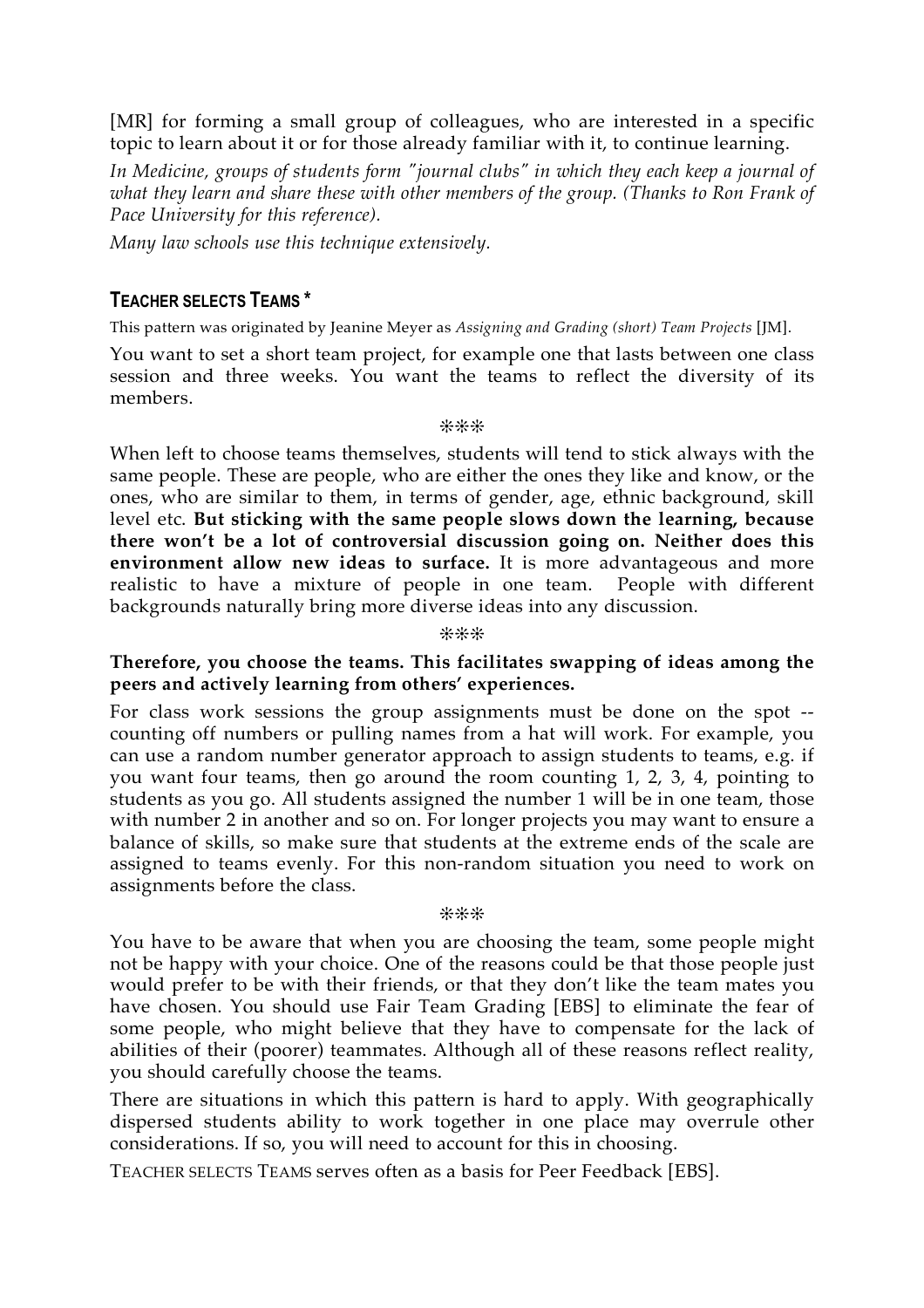*This pattern has been used for a group project to produce web pages as part of an introductory computer information systems class, a group programming project and a group database design project.*

*An alternative approach is how pupils often choose teams, for instance for baseball games. The group (or the teacher) chooses two or more captains. Then the captains alternately choose members from the remaining players until there are no more. Wise captains choose good players and players with skills to complement those already on the team. When using this approach you should careful watch out that not the same people always end up in the same teams. Furthermore some people might be disappointed if they will be chosen rather at the end than at the beginning. If your students don't know each other well, you can have them prepare a one-page résumé of skills prior to choosing teams and these can be used to guide the captains.*

*Another approach is often used at conferences focusing on interaction (e.g. SPA). There participants are asked to stand in a line according to their skills and experiences, e.g. participants with a lot of experience stay on the right, with no experience on the left. Then groups are formed with people distributed over the line.*

# **ADOPT-AN-ARTIFACT \***

This pattern was originated by Fernando Brieto e Abreu's *Peer Review and Corrective Maintenance* [FBA] pattern.

Feedback for some artifacts is available. It was received for example via Peer Feedback [EBS] or otherwise.

❊❊❊

Outside the training environment people seldom have the chance to develop something from scratch. More often it is required that they maintain either their own artifacts or artifacts produced by other people. However the training environment rarely takes this into account.

Students typically develop an artifact by themselves. This requires a complete understanding of the artifact's domain. **However, because the students are human, they try to solve all problems in a similar way, using their individual thinking or problem solving process. But a lot can be learned by understanding and working with an artifact produced by somebody else.**

#### ❊❊❊

**Therefore ask the students to improve and extend artifacts from their peers. In order to do so, they have to comprehend the way in which their assigned peers have approached their task.**

Instead of incorporating feedback into her own artifact, the student has to make these corrections and extensions to the artifact of her peer.

If the artifact was produced by a group of students, the whole team will now work on an artifact of a different team. If the artifact is rather complex you might consider that an agent from the producer team will support the maintenance team. The agent can provide valuable insights to the complex artifact.

If you can't find an artifact that is produced during your current course, you should consider using an artifact that was created in another course.

Mission Impossible [EMWM] could be used to further help the students change their accustomed problem solving process.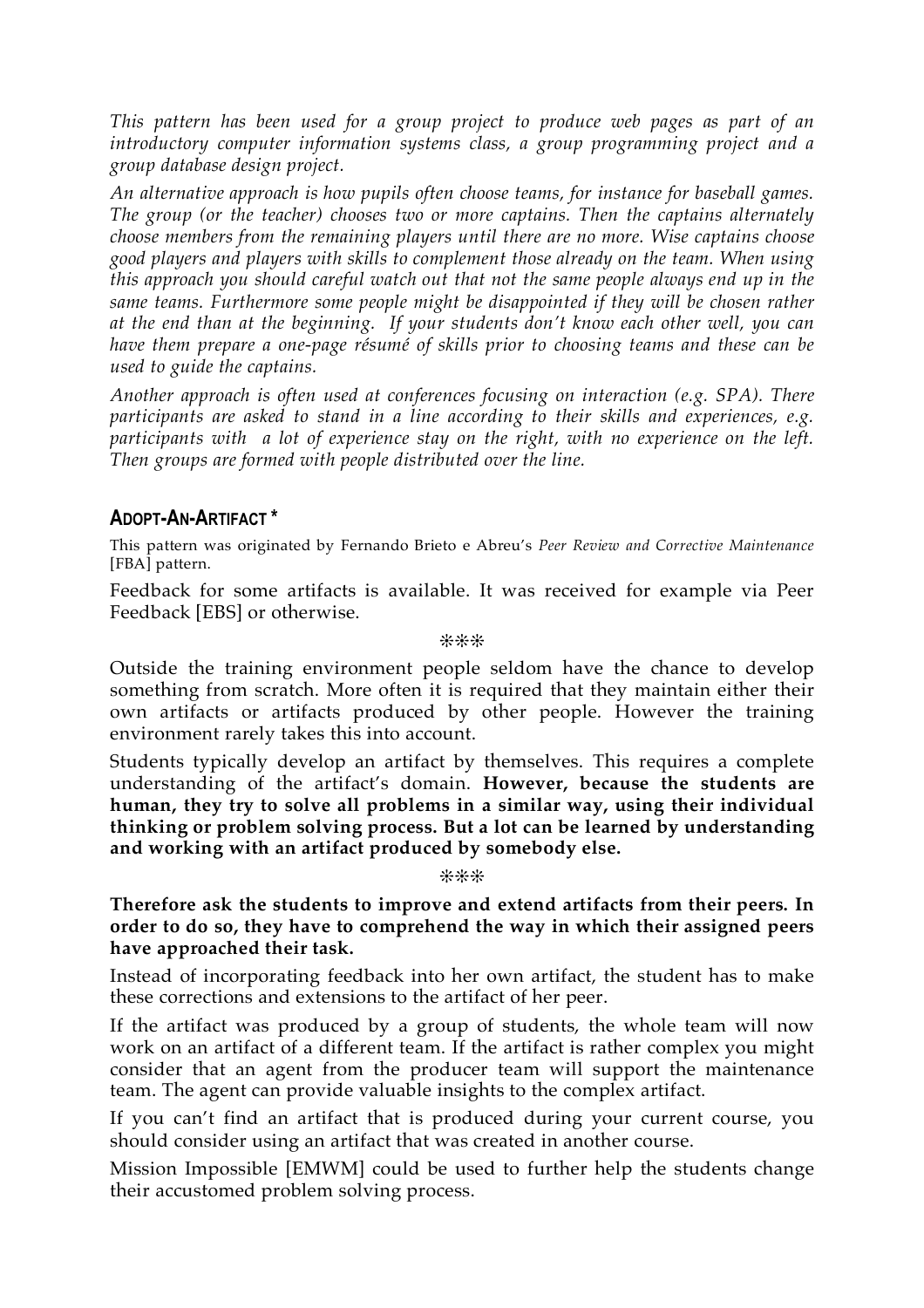You can use REAL WORLD EXPERIENCE as the basis for ADOPT-AN-ARTIFACT to give the students the real feel for the work place.

If feedback on the artifact was obtained via Peer Feedback [EBS] you could either ask the review team to incorporate their feedback by themselves, or you can hand the artifact as well as the feedback over to a completely different team.

#### ❊❊❊

The students will learn by understanding the artifact of their peers. They will have to gain a deep insight in order to be able to improve the artifact.

A variation of ADOPT-AN-ARTIFACT, is maintaining your own artifact if it was produced some time earlier. A lot can also be learned by understanding an artifact produced by yourself a while ago. (Thanks to Linda Rising for this reference.)

*This pattern language was developed in this way. Most of the patterns were originally written by authors who have moved on to other areas of interest. The whole pedagogical patterns community provides feedback to the patterns, which are then in turn incorporated by the reviser.*

*Jim McKim (Rensselaer at Hartford) develops projects over several courses. Each class starts with an artifact in the state in which the previous class left it. They must understand, improve, and extend what they have been given.*

### **REAL WORLD EXPERIENCE \***

This pattern was originated by Ghinwa Jalloul as the *Academic to Industrial Project Link* [GJ] pattern.

You are teaching a course from which concepts can directly be applied outside the training environment.

❊❊❊

A lot of concepts are too abstract for students to conceive their value. And even worse students often doubt the viability of these concepts. Assigned problems or lab projects help to make those abstract concepts more concrete. **However restricting students to lab environments deprive them of exercising the issues in their rightful habitation – namely the work place.**

❊❊❊

**Therefore involve the students in real world situations, by inviting them to accomplish a project in a real world environment.**

Help the student find a domain expert who is willing to offer his time, and a project of the right size and the appropriate focus.

Invite students to work in teams to elucidate issues related to teamwork and provide them the possibility to reach a complete product.

If you need to grade this effort, you might want to consider using Fair Team Grading [EBS].

❊❊❊

Involving a domain interest allows the students to experience the real project life, from the time pressure of a deadline to the pride of demonstrating the result.

This pattern is related to the Inlook-Outlook pattern [Ber], in which you choose some of your examples and student exercises to illustrate the inner working of the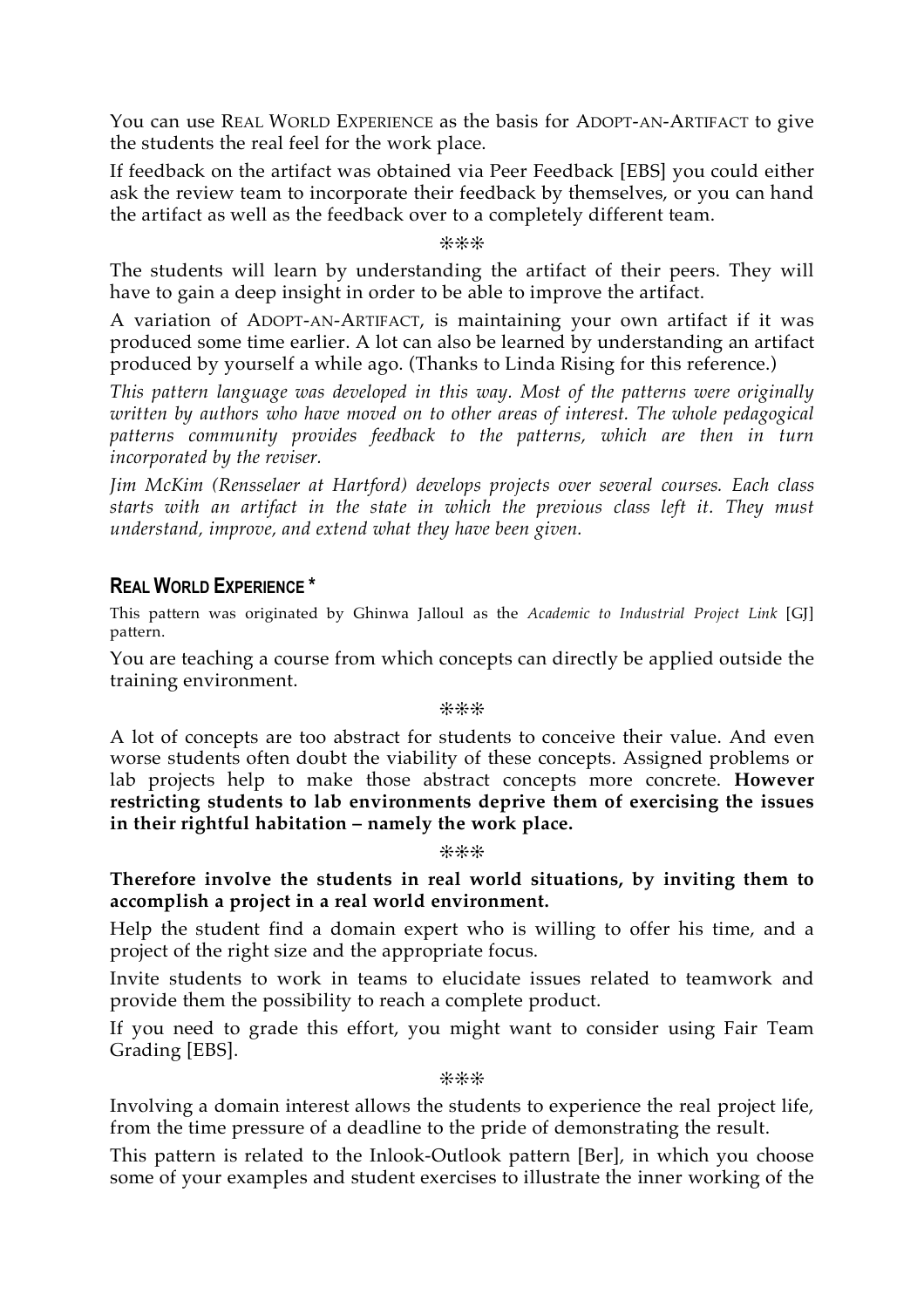craft (inlook) and choose other example and exercises to illustrate the applications of the field (outlook).

*The originator of the pattern, Ghinwa Jalloul, lets the students choose a project from any domain of interest. Furthermore is it the teams' responsibility to find a person, who is willing to act as the domain expert. In her experience the best domain expert is the person, who is interested in reaching a complete software product. Because only then will he be willing to invest the necessary time and provide the feedback.*

# **LARGER THAN LIFE \***

This pattern was originated by Donald Bagert as the *Concept, Glossary, Problem, Analyze, Discuss, Design (CoG-PADD)* [DB] pattern and by Joe Bergin with this same name.

You have a new concept to introduce that has important high-level characteristics.

❊❊❊

**When faced with a new concept, students often focus on low level details, ignoring its higher-level aspects.** Students are able to read, understand, and modify artifacts larger and more complex than they can themselves build. They also need to see problems of a realistic complexity so that they don't get the idea that all problems are small and simple.

❊❊❊

**Therefore give students an example problem or artifact that is too large for them to be able to focus on the details in the time available. Structure the assignment so that they can work effectively with large-scale conceptual or structural knowledge of most of the artifact.**

Provide a very large artifact that is well structured and well integrated and on which the students will modify a small part. Make sure they must conceptually understand the whole and at an interface level the components, but only the local point of change in detail. It helps to provide a question-answer session in which you focus on the high level content and defer questions on detail. A good initial assignment is to diagram or otherwise explain the artifact. See Explain It Yourself [EBS]

#### ❊❊❊

This approach allows students to understand a new idea without worrying about the details, to appreciate the concept using a real-world problem example, and to work in small groups to solve a problem, which helps them to quickly understand a new concept. You may also want to give the students an artifact that is too large for them to understand at all unless they work in groups. This leads to GROUPS WORK, of course, if you permit it, as you should. If it has features that cover the entire course and is given early, it may also be a Lay of the Land (JBx).

*This pattern has been used to teach the object-oriented paradigm, task-based concurrency and logic-based paradigm. It was inspired by an approach used by Alistair Cockburn.*

*Kristen Nygaard was fond of saying that our examples must be "sufficiently complex" to make them interesting, compelling, and valid for learning.*

### **EXPAND THE KNOWN WORLD \*\***

This pattern was originated by Donald Bagert as the *Concept, Glossary, Problem, Analyze, Discuss, Design (CoG-PADD)* [DB] pattern.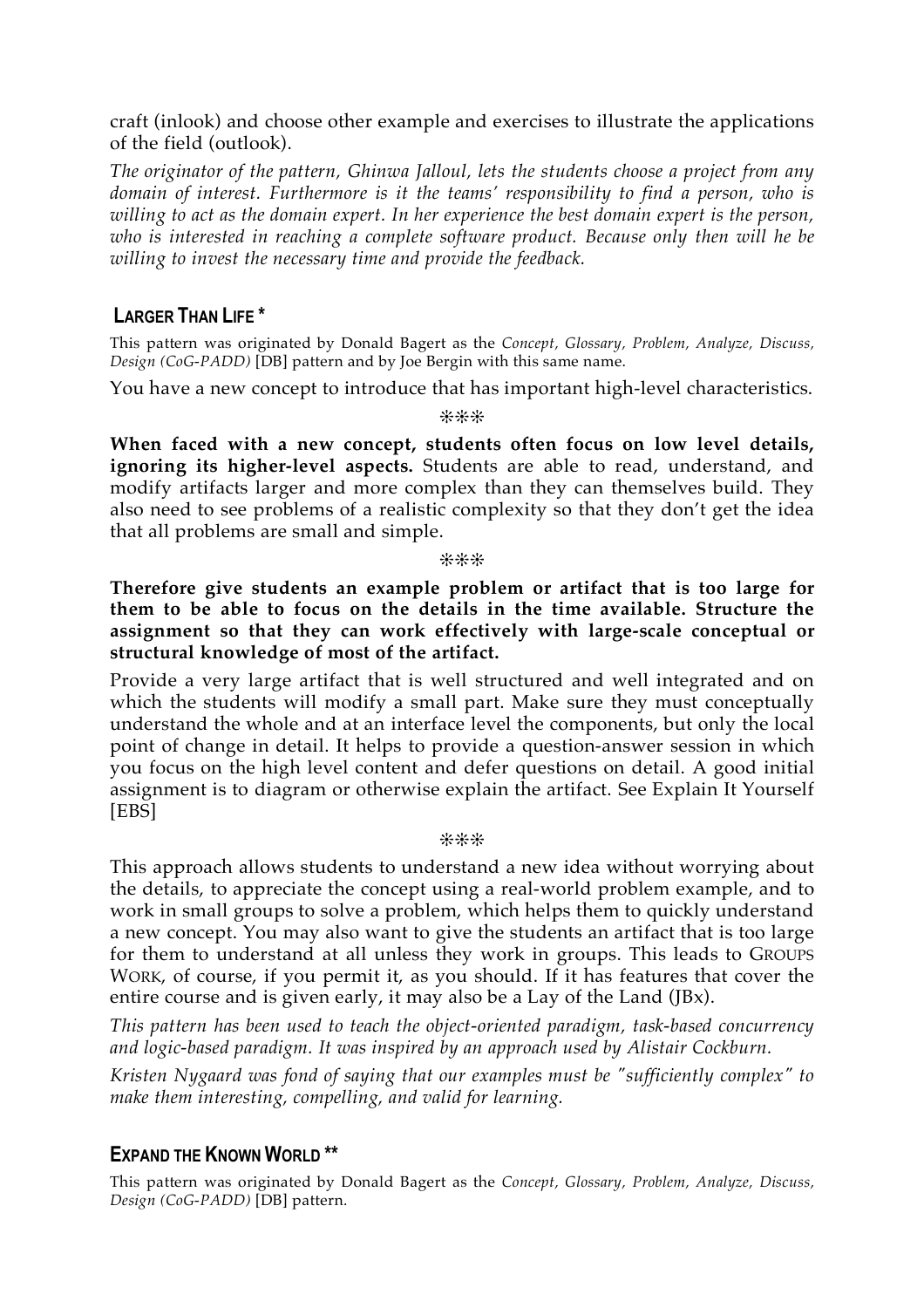You have a new concept to introduce. Your students have some related knowledge and experience.

#### ❊❊❊

#### **A student's learning will be deeper if they associate a new concept to their existing knowledge and experience.**

#### ❊❊❊

#### **Therefore introduce the concept by explicitly linking it to experiences that you know the students have already.**

This can be achieved through a variety of mechanisms, e.g. lectures, exercises, discussions, etc. each of which reinforces the message. When you introduce the concept, use real-world analogies and build on previous experience as much as possible. Ask students questions related to their own experiences in the area, e.g. "how do you …?" "What if…?". Giving students a glossary of terms related to the new concept provides extra support, and linking entries to past experiences is particularly helpful and supportive.

After working on example problems in GROUPS WORK, students can be encouraged to discuss their findings by relating them to previous experiences too.

❊❊❊

This approach can require further preparation time, e.g. for the glossary, and because of linking the concept to previous student experiences. Finding suitable analogies and example problems is essential (and difficult).

This pattern (like most of the patterns here) is based on Constructivist educational theories. These theories value the existing knowledge of the learner and build on it. They do not treat the learner as an empty slate, but as an engaged actor.

*Together with* LARGER THAN LIFE*, this pattern has been used to introduce the objectoriented paradigm, task-based concurrency, and the logic-based paradigm. This pattern is linked to REAL WORLD EXPERIENCE, and to One Concept Several Implementations [EMWM]. You can also use contrast, rather than similarity. One way to teach objectoriented concepts to skilled users of another paradigm is to contrast what they know already with what they need to know now.*

### **CRITIQUE \***

This pattern was originated by Mary Gorman and Susan Burk as the *Reading, Critique, Lecture, Activity, Presentation with discussion* pattern.

You have introduced some modeling techniques and you want your students to apply them to real-world examples.

❊❊❊

**You want your students to use and apply principles of modeling to substantial examples, but they are not yet proficient enough to do the modeling from themselves.** Creating models from scratch is a very challenging activity. While novices may be able to create simple models, in order to deepen their learning it is desirable to expose them to more complex situations.

#### ❊❊❊

**Therefore give students a model created by someone else and ask them to determine its completeness and correctness.**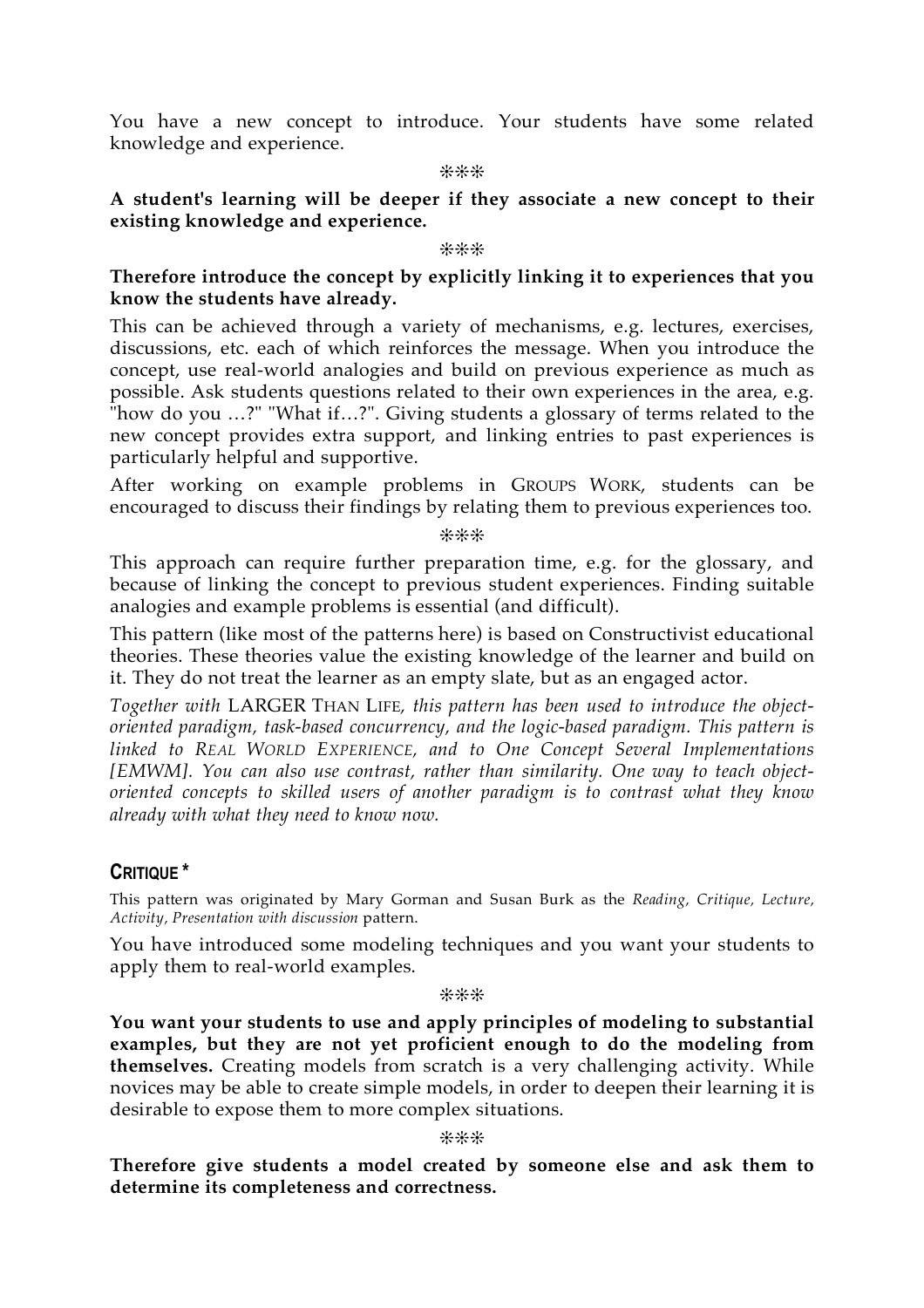The students use the material provided about principles, quality assurance etc to critique the model based on their own knowledge, and to consider how to improve it, or correct any faults. Alternatively the critiquing sample could be two options, and you ask students to select the better alternative or, if needed, to build a third model. This is an opportunity for students to evaluate their own proficiency at probing the details of a model, find problems, and define appropriate solutions. Because they are not starting from scratch, it provides an easier route into complex problems.

#### ❊❊❊

The critique examples must be carefully constructed to encompass the appropriate variations. These examples should be real world examples, not being developed by peers. You should not underestimate the amount of time needed to build the examples. Occasionally, after critiquing the first model, some of the students express a preference for critiquing in a team setting; you might want to use STUDENT DESIGN SPRINT for setting up teams. Those students can then critique in pairs or small teams, while allowing those students who would prefer to perform the critique on their own to work alone. The activity can be customized to the students' specific business domain. This requires pre-delivery definition of the business area by the client and the instructor, to control scope.

This pattern could be used in conjunction with any lecture, discussion or activitybased pattern.

*This pattern has evolved as we have shaped and re-shaped our Advanced Object-Oriented Analysis course yet it is not inherently restricted to object-oriented modeling training. It could certainly be generalized and applied to many other diverse training topics.*

# **Acknowledgement**

We thank all those who have contributed to the Pedagogical Patterns project, especially the authors of the patterns we have revised and incorporated into this paper. We also thank especially our PLoP 2002 shepherd, Linda Rising, for providing us new insights, which helped a lot to further improve the paper.

# **Thumbnails**

The following patterns are not part of this language, but they are referred to by one or more patterns above.

#### **DIFFERENT APPROACHES** [BEMW]

Every person obtains information differently, using different sensory modalities. Some people, the visuals, learn most effective by watching; the auditories, by listening; and the kinesthetics, through action.

Therefore, provide different approaches to the same topic. Accept different learning styles by addressing various sensory modalities.

**EXPLAIN IT YOURSELF** [EBS]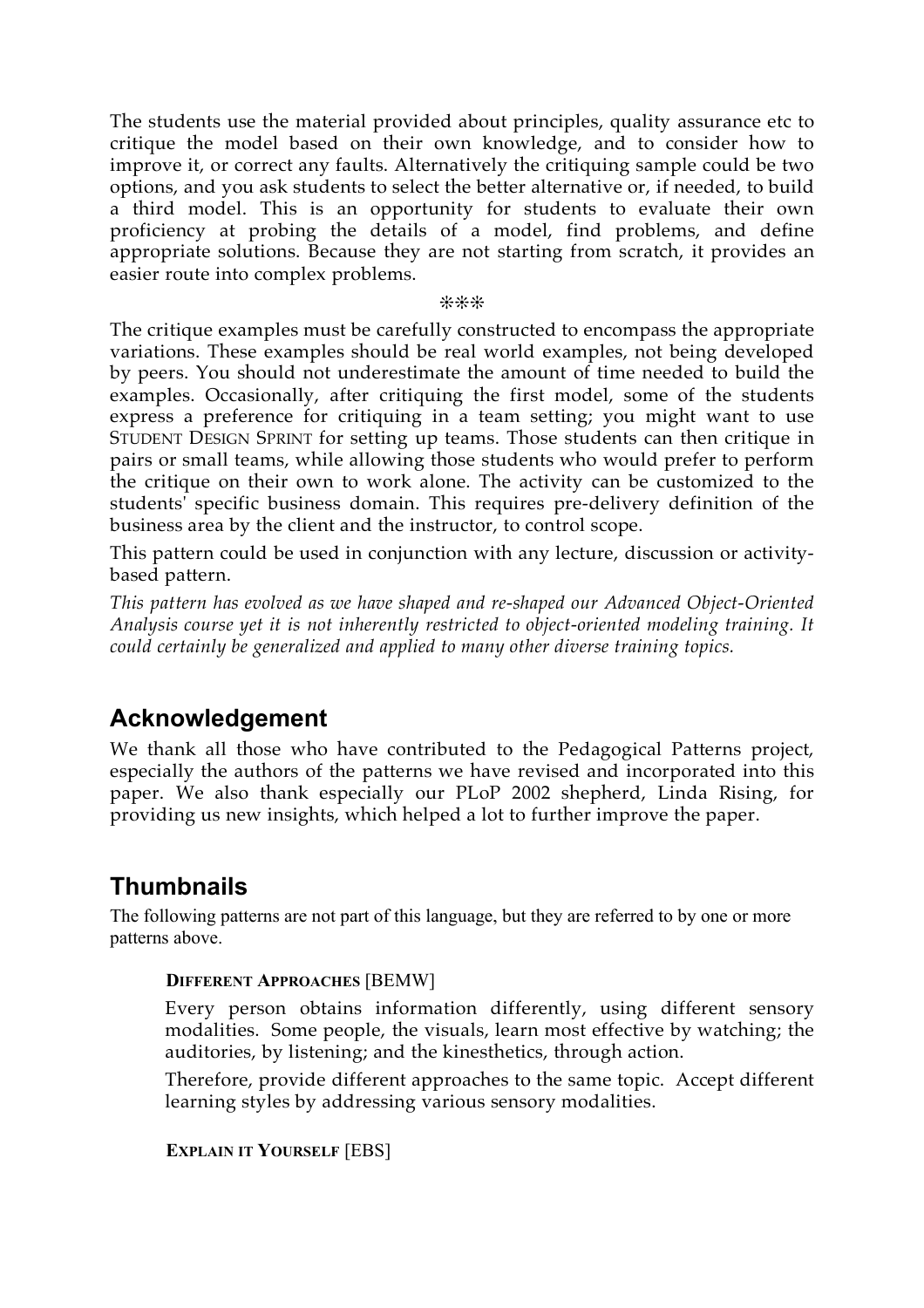Because topics are complex, the students may be able to repeat definitions and other material verbatim without real understanding. They might also not be able to extract the key ideas from the supporting material.

Therefore, invite the students to express the key ideas using their own words. If a student uses her own words you will be better able to judge the level of real understanding.

#### **FAIR TEAM GRADING** [EBS]

The grade of the individual depends on the work of the team. Different people contribute differently to the work of the team. You need to make the grading fair to the whole team and to each individual.

Therefore, base part of the grade on the team product, but part of it on individual contributions.

#### **INTROVERT-EXTROVERT** [JB2]

You may consider yourself to be shy and introverted. You would rather work at your desk or in your cubicle than attend meetings and give presentations. But, the requirements of a technical position often require you to communicate in groups. You have ideas that you know should be implemented, but you dread having to speak up forcefully and to demonstrate why your own ideas are superior to other ideas on the table.

Therefore, teach yourself to play a role in which an observer thinks you are extroverted, bold, and outgoing. Teach yourself to recognize the situations in which this role is appropriate and to then gather your resources and turn the role on.

#### **KEY IDEAS DOMINATE GRADING** [EBS]

If your grading scheme weights material according to its difficulty, or gives equal weight to all topics, you may be giving students the wrong impression about which topics are key.

Therefore, the key ideas, not necessarily the hardest material, should be worth the most points in your grading.

#### **MISSION IMPOSSIBLE** [EMWM]

Often new learners arrive at an abstraction not via generalization from a deeper understanding but from a simplification of something they do not yet understand. Such simplistic truths are dangerous, because they lead learners to construct simplistic solutions that do not really solve problems. Worse, the learners' lack of experience prevents them from recognizing the shortcomings in their thinking.

Therefore, present the learner with a problem that seems straightforward to solve but whose complete solution requires a much deeper understanding than the basic concepts afford.

#### **ONE CONCEPT – SEVERAL IMPLEMENTATIONS** [EMWM]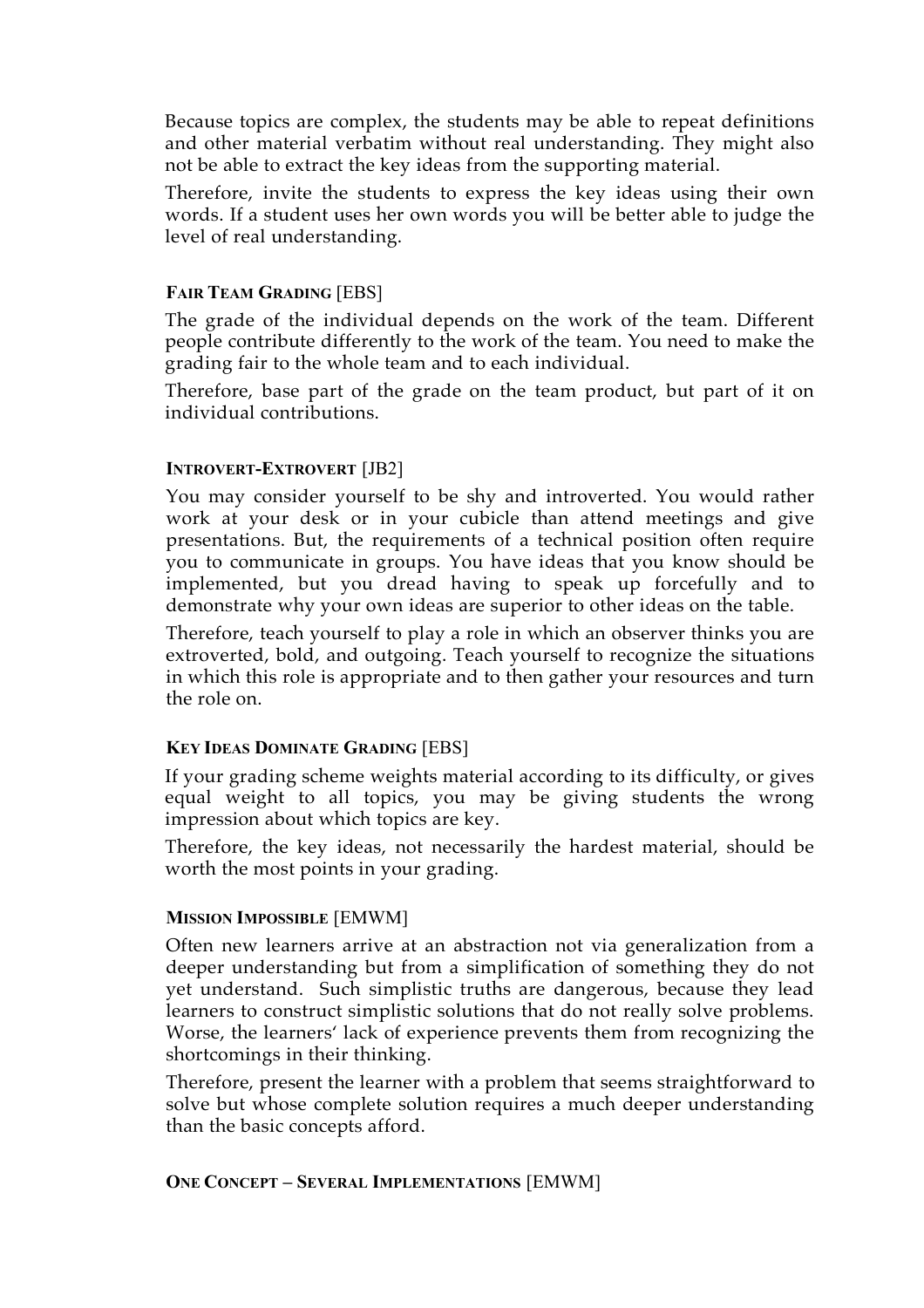An abstract concept is hard to understand without a concrete implementation or realization. However, teaching a theory using a concrete implementation might blur the concept itself, because the concrete implementation might not follow exactly the abstract model.

Therefore, use several different implementations of the concept as examples while teaching the abstract concept. Compare the different implementations afterwards, to re-discover the essence, the abstract concept. You can use this pattern in the form of examples, exercises, group work, etc.

#### **PEER FEEDBACK** [EBS]

Typically people assume that learning involves receiving feedback, but this approach is a rather reactive way of learning and ignores the fact that students are knowledgeable too. However, the students are often not confident about the relevance of their experience and furthermore unsure about the value of their own knowledge.

Therefore, invite the students to evaluate the artifacts of their peers. The students will provide feedback to their peers by drawing on their own experience.

#### **PHYSICAL ANALOGY** [BEMW]

You are trying to help learners understand the dynamic qualities in a rather abstract concept. You have provided an overview of the concept, and now would like to help students visualize how it works. While it is rather easy for learners to comprehend concepts that are concrete because they are easy to visualize, it is not as easy to do this with abstract concepts.

Therefore, illustrate the dynamic properties of the abstract concept in a concrete way. Create a physical analogy with the use of visual things such as inanimate objects or people and/or memorable things such as colorful scenarios.

#### **REFLECTION** [BEMW]

Sometimes, learners believe that the trainer has to deliver all the knowledge, but the students would learn much more if they would explore problems by themselves. Furthermore, students often anticipate that an instructor will solve each and every problem for them, but the knowledge of the instructor is also limited. You want the students to uncover solutions for complex problems by drawing on their own experience rather than just letting them accept what they have learned by listening.

Therefore, provide an environment that allows discovering and not one that is limited to answering questions. It is the students' debt of delivery or of inquiry. Train students so that they are searching for solutions by exploring the problem.

#### **SELF TEST** [EBS]

If your students don't understand what you have presented, they have a poor basis for moving forward. If you don't understand what they really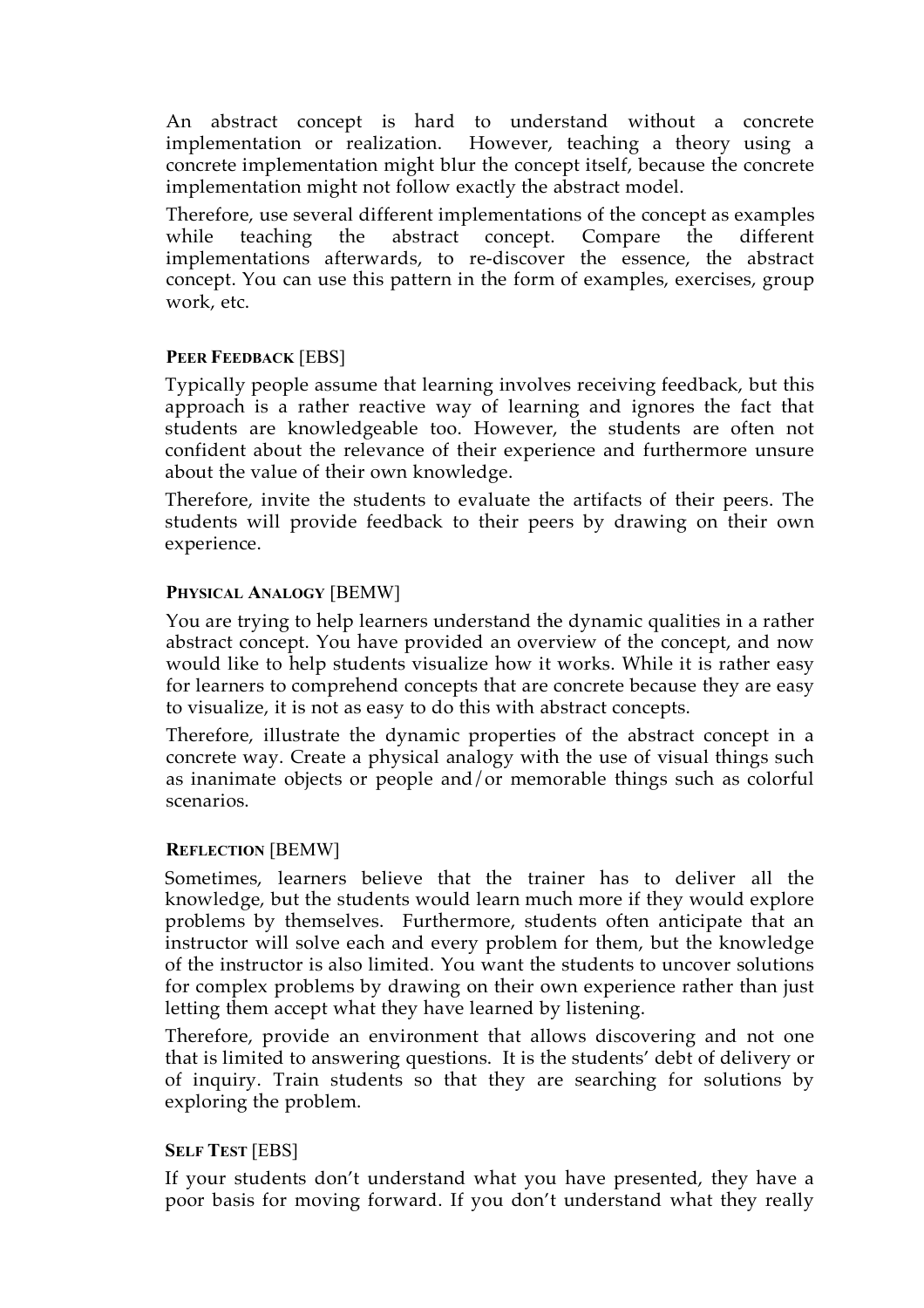know, you have a poor basis for designing the next part of the lecture series.

Therefore let the students apply the theory by answering a self-test after they have heard the theory once before revisiting the theory another time or moving on to the next key ideas.

#### **STUDENT ONLINE PORTFOLIO [EBS]**

Your students need feedback from others as well as yourself. They can get excellent feedback from their peers if you can make it easy to obtain. There isn't always an obvious way to make this happen.

Therefore provide a means for students to publish their best work, perhaps on the web. The more public this can be, the better it is.

# **References**

| <b>AOC</b>  | Alan O'Callaghan, Simulation Game Workshop Pattern,<br>http://sol.info.unlp.edu.ar/ppp/pp22.htm,<br>Model and Implement,<br>http://sol.info.unlp.edu.ar/ppp/pp23.htm                 |
|-------------|--------------------------------------------------------------------------------------------------------------------------------------------------------------------------------------|
| <b>BEMW</b> | Joseph Bergin, Jutta Eckstein, Mary Lynn Manns, Eugene<br>Wallingford. Patterns for Gaining Different Perspectives,<br>Proceedings of PLoP 2001.                                     |
| Ber         | Joseph Bergin, Some Pedagogical Patterns,<br>http://csis.pace.edu/%7Ebergin/patterns/fewpedpats.html<br>$\#$ io                                                                      |
| <b>Bus</b>  | Buschmann, F., Meunier, R., Rohnert, H., Sommerlad, P.,<br>Stal, M. (1996). Pattern-Oriented Software Architecture: A<br>System of Patterns. Chichester, England: John Wiley & Sons. |
| <b>EBS</b>  | Jutta Eckstein, Joseph Bergin, Helen Sharp. Feedback Patterns.<br>Proceedings of EuroPLoP 2002.                                                                                      |
| <b>EMWM</b> | Jutta Eckstein, Mary Lynn Manns, Eugene Wallingford,<br>Klaus Marquardt. Patterns for Experiential Learning,<br>Proceedings of EuroPLoP 2001.                                        |
| <b>FBA</b>  | Fernando Brieto e Abreu, Peer Review and Corrective<br>Maintenance, http://sol.info.unlp.edu.ar/ppp/pp14.htm                                                                         |
| Fow         | Fowler, Martin (1997). Analysis Patterns. Reusable Object<br>Models. Reading, MA: Addison-Wesley Longman, Inc.                                                                       |
| GJ          | Ghinwa Jalloul, Academic to Industrial Project Link,<br>http://sol.info.unlp.edu.ar/ppp/pp48.htm                                                                                     |
| JB1         | Joseph Bergin. Elementary Coding Patterns,                                                                                                                                           |